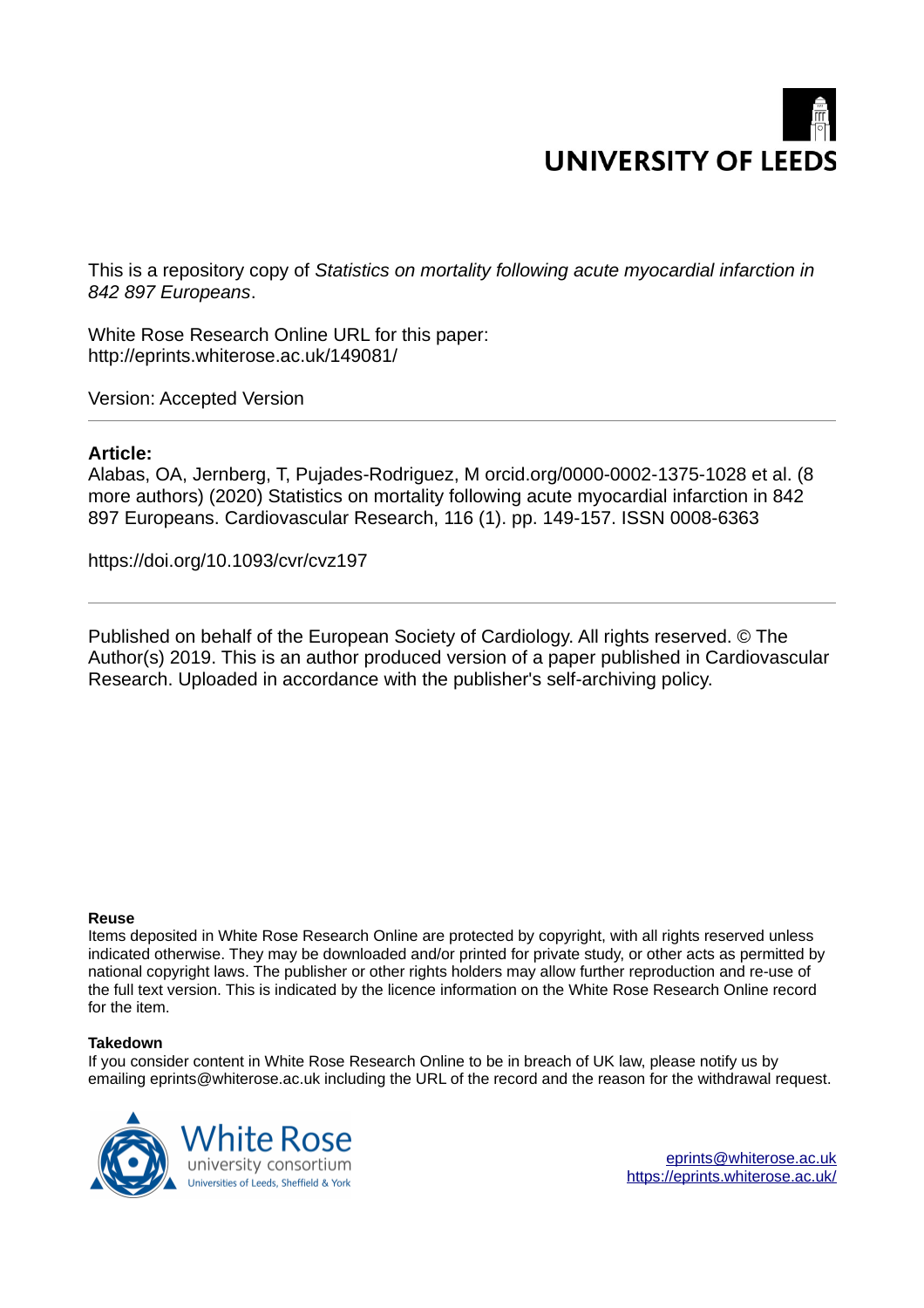- **Statistics on mortality following acute myocardial infarction in 842 897 Europeans**
- 

| 3 | Authors: |
|---|----------|
|   |          |

- 4 O.A. Alabas<sup>1</sup>; T. Jernberg<sup>2</sup>; M. Pujades-Rodriguez<sup>3</sup>; M.J. Rutherford<sup>4</sup>; R. M. West<sup>3</sup>, M. Hall<sup>5</sup>; A.
- 5 Timmis<sup>6</sup>; B. Lindahl<sup>7</sup>; K.A.A. Fox<sup>8</sup>; H. Hemingway<sup>9,10,11</sup>; C. P. Gale<sup>5</sup>
- <sup>1</sup> Leeds Institute of Rheumatic and Musculoskeletal Medicine, University of Leeds, Leeds, LS2 9JT, UK.
- 8 <sup>2</sup>Department of clinical sciences, Danderyd University Hospital, Karolinska Institutet, Stockholm, Sweden.
- <sup>3</sup> Leeds Institute of Health Sciences, Worsley Building, Clarendon Way, University of Leeds, Leeds, LS2 9JT, UK.
- 
- <sup>4</sup>Department of Health Sciences, University of Leicester, Leicester, United Kingdom
- <sup>5</sup> Clinical and Population Sciences Department, Leeds Institute of Cardiovascular and Metabolic
- Medicine University of Leeds, Worsley Building, Level 11, Clarendon Way, Leeds, LS2 9JT, UK.
- 15 <sup>6</sup>Barts Heart Centre, London, EC1A 7BE, UK.
- <sup>7</sup>Department of Medical Sciences and Uppsala Clinical Research Center, Uppsala University,
- Uppsala, Sweden.
- <sup>8</sup> Centre for Cardiovascular Science, University of Edinburgh, Edinburgh, United Kingdom.
- <sup>9</sup>Health Data Research UK London, University College London, 222 Euston Road, London NW1 2DA, UK.
- <sup>10</sup> 10 10 10 10 2DA. Institute of Health Informatics, University College London, 222 Euston Road, London NW1 2DA.
- 22 <sup>11</sup> The National Institute for Health Research University College London Hospitals Biomedical
- Research Centre, University College London, 222 Euston Road, London NW1 2DA, UK.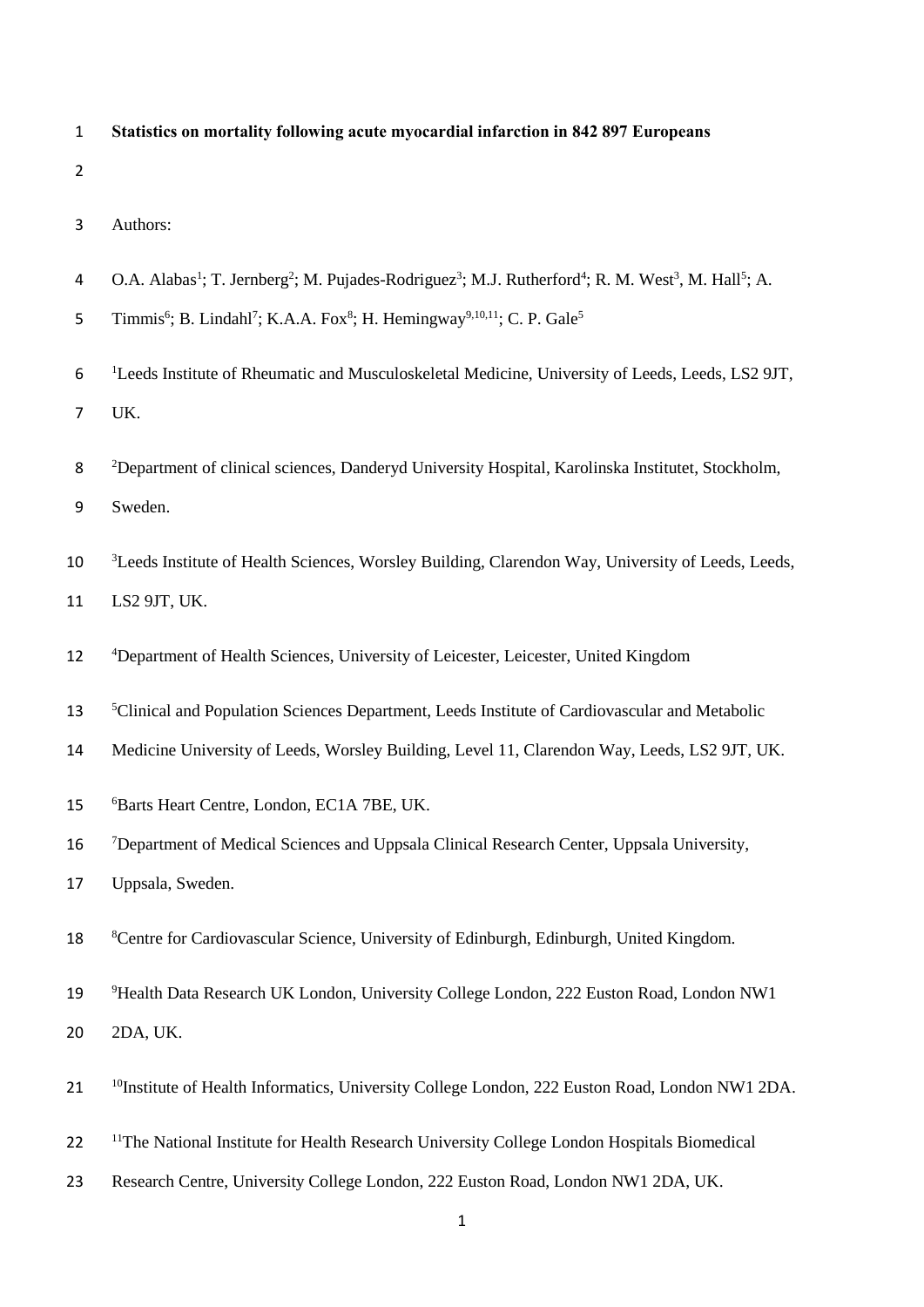# **Keywords**

- Mortality, acute myocardial infarction, SWEDEHEART, MINAP, Sweden, UK
- Correspondence: Dr Oras Alabas, Research Fellow,
- Leeds Institute of Rheumatic and Musculoskeletal Medicine, University of Leeds,
- Leeds, LS2 9JT.
- Email: o.alabas@leeds.ac.uk
- Tel: 0044 (0)113 343 8905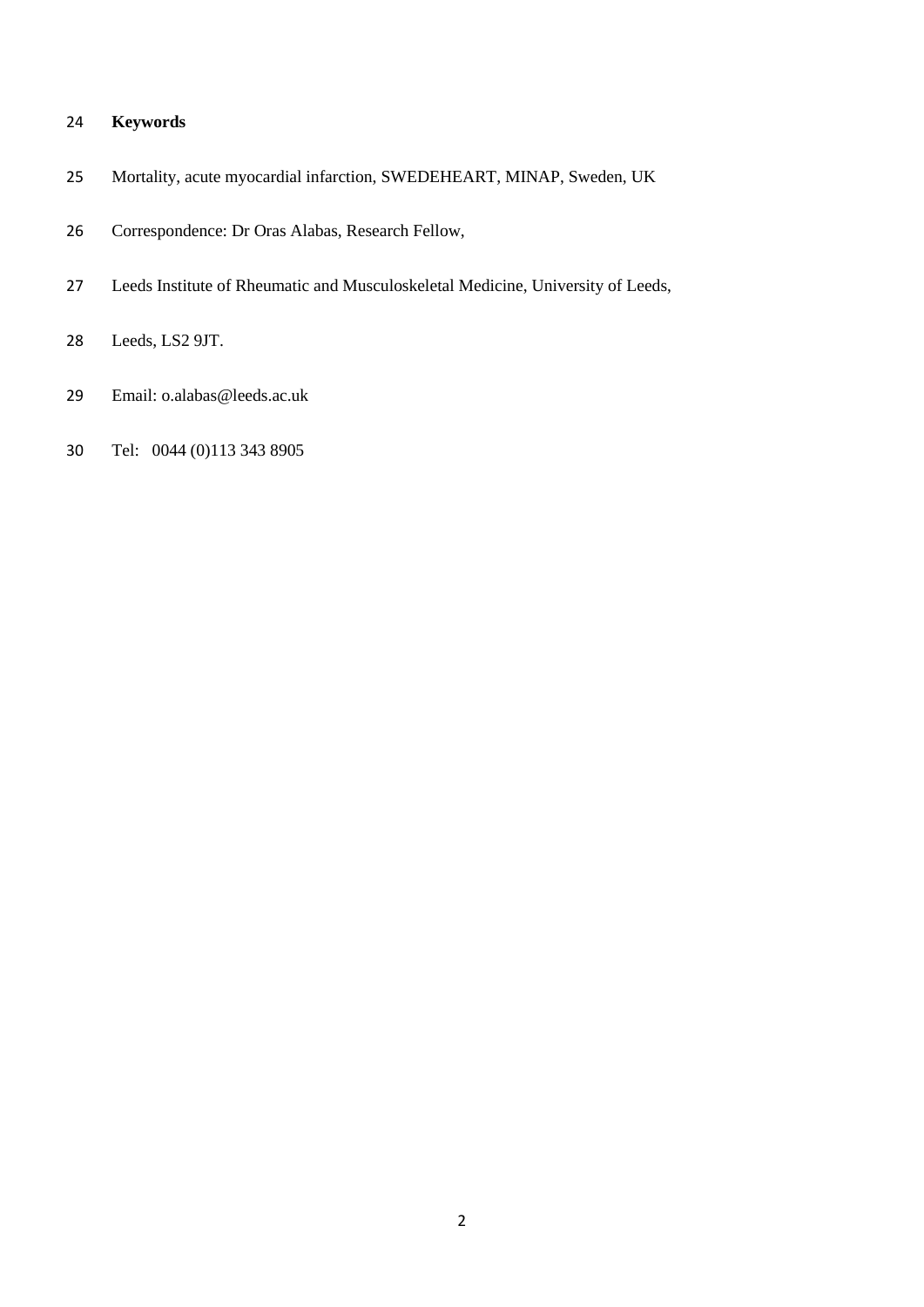### **Abstract**

**Aims** 

To compare ST-segment elevation myocardial infarction (STEMI) and non-STEMI (NSTEMI)

mortality between Sweden and the UK, adjusting for background population rates of expected death,

case mix and treatments.

### **Methods and results**

- National data were collected from hospitals in Sweden (n=73 hospitals, 180,368 patients, Swedish
- Web-system for Enhancement and Development of Evidence-based care in Heart disease Evaluated
- According to Recommended Therapies [SWEDEHEART]) and the UK (n=247, 662,529 patients,
- Myocardial Ischaemia National Audit Project [MINAP]) between 2003 and 2013. There were lower
- rates of revascularisation [STEMI (43.8% vs. 74.9%); NSTEMI (27.5% vs 43.6%)] and
- pharmacotherapies at time of hospital discharge including [aspirin (82.9% vs. 90.2%) and (79.9% vs.
- 43 88.0%),  $\beta$ –blockers (73.4% vs. 86.4%) and (65.3% vs. 85.1%)] in the UK compared with Sweden,
- respectively. Standardised net probability of death (NPD) between admission and 1 month was higher
- in the UK for STEMI (8.0 [95% confidence interval 7.4-8.5] vs. 6.7 [6.5-6.9]) and NSTEMI (6.8 [6.4-
- 7.2] vs. 4.9 [4.7-5.0]). Between 6 months and 1 year and more than 1 year, NPD remained higher in
- the UK for NSTEMI (2.9 [2.5-3.3] vs. 2.3 [2.2-2.5]) and (21.4 [20.0-22.8] vs. 18.3 [17.6-19.0]), but
- was similar for STEMI (0.7 [0.4-1.0] vs. 0.9 [0.7-1.0]) and (8.4 [6.7-10.1] vs. 8.3 [7.5-9.1]).

# **Conclusion**

- Short-term mortality following STEMI and NSTEMI was higher in the UK compared with Sweden.
- Mid- and longer-term mortality remained higher in the UK for NSTEMI, but was similar for STEMI.
- Differences in mortality may be due to differential use of guideline-indicated treatments.

- 
- 
-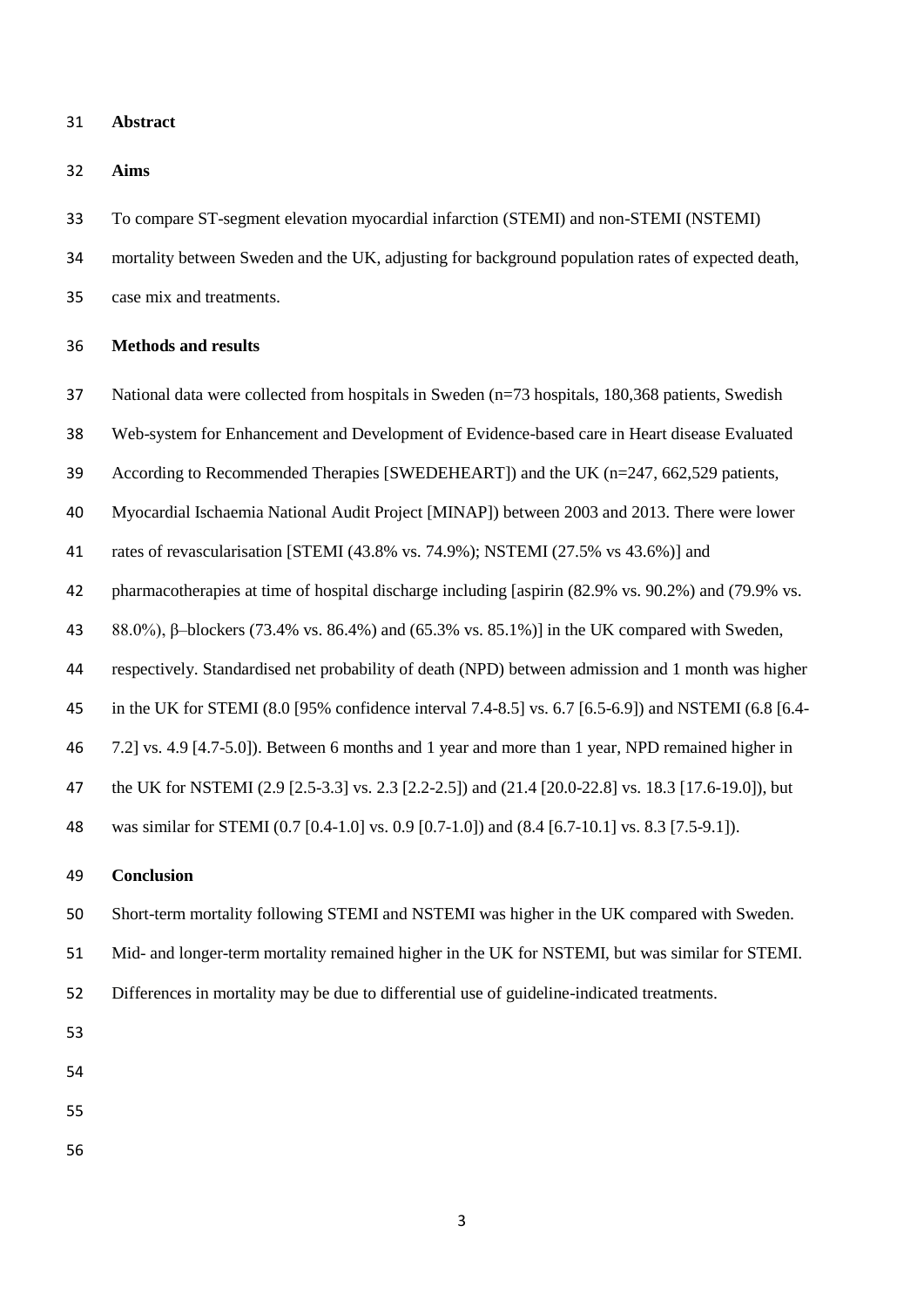### **Introduction**

 Outcomes of acute myocardial infarction (AMI) vary between and within countries, 59 suggesting that the potential to reduce the burden of cardiovascular disease has not been realised.<sup>1-3</sup> International research may identify potentially modifiable factors associated with geographic variation in outcomes of patients with cardiovascular (and other) diseases through access to nationwide registries, shared resources and specialised expertise. <sup>4</sup>Moreover, the study of clinical outcomes from countries which have similar population life expectancies, healthcare system access and disease registration processes enables variation attributable to the delivery of cardiovascular healthcare to be identified and characterised.

 International comparison studies using population-based registries are rare and, to date, 68 investigations of AMI outcomes have only considered short-term survival.<sup>1-6</sup> Nowadays, when survival from AMI is at its highest, it is essential that international comparisons investigate longer- term outcomes and that these are analysed in light of the high and potentially different proportion of 71 patients who die from non-cardiovascular causes.<sup>7</sup> That is, deaths attributable to AMI may differ 72 between countries, but this difference may not be identified when all-cause mortality is assessed.<sup>8</sup>

 To date, no international comparative studies of mortality following ST-segment elevation myocardial infarction (STEMI) and non-STEMI (NSTEMI), have accounted for background population rates of expected death. Relative survival is a technique that enables country-specific correction for deaths with those of the disease of interest, and models time-dependent effects to 78 express differences in mortality between groups over long follow-up periods.<sup>9,10</sup> Thus, it is particularly 79 useful for international comparison studies of care and outcomes.  $8-14$  Given historical evidence of differing AMI mortality rates between Sweden and the UK, and taking advantage of their unique nationwide registry-based cohorts of AMI, we investigated the net probability of short- and long-term death by correcting for deaths from other causes and controlling for differences in demographics, comorbidities and treatments across the two countries.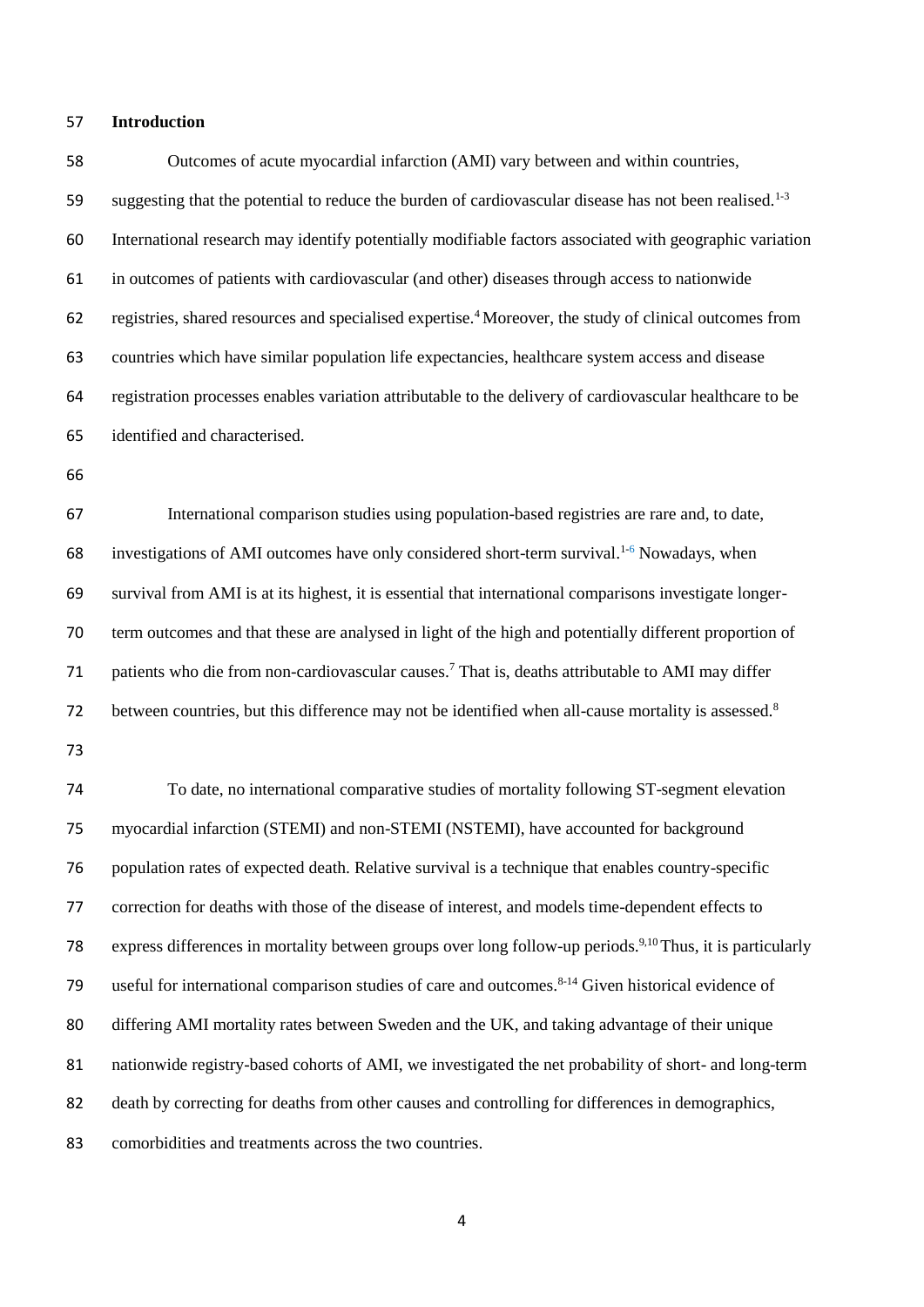- **Methods**
- 

### **Study Design and Participants**

87 We included all national healthcare hospitals in Sweden (n=73) and in England and Wales (n=247), which provided care for patients with AMI. Eligible patients were aged between 18 and 100 89 vears, and had been hospitalised following STEMI or NSTEMI between  $1<sup>st</sup>$  January, 2003 and 30<sup>th</sup> June, 2013. For multiple patient admissions, we used the first recorded episode. Patient-level data concerning demographics, co-morbidities, cardiovascular risk factors and guideline-indicated treatments were extracted from the Swedish Web-system for Enhancement and Development of Evidence-based care in Heart disease Evaluated According to Recommended Therapies (SWEDEHEART), and the Myocardial Ischaemia National Audit Project (MINAP). SWEDEHEART and MINAP are population-based registries gathering outcome information from patients hospitalised for acute coronary syndrome in Sweden and the UK, respectively. Details of these two registries and 97 data validation have been described previously.<sup>15,16</sup> AMI was classified by the attending Consultant as STEMI and NSTEMI according to the European Society of Cardiology (ESC), American College of 99 Cardiology (ACC) and American Heart Association (AHA) guidelines.<sup>17</sup> Patients with unstable angina or missing subtype of AMI were excluded (Figure 1).

### **Case mix covariates**

 To account for case mix and cardiovascular risk, we adjusted for patient-specific information concerning age, sex, year of hospitalisation, risk factors (diabetes mellitus, hypertension, smoking), prior cardiovascular diseases (myocardial infarction, heart failure, percutaneous coronary intervention [PCI], coronary artery bypass graft [CABG] surgery, cerebrovascular disease, peripheral vascular disease [PVD]), other comorbidities (chronic renal failure, chronic obstructive pulmonary disease [COPD]), presenting clinical characteristics at hospitalisation (systolic blood pressure, heart rate, ST- segment deviation), in-hospital course (cardiac arrest, use of loop diuretic) and guideline-indicated cardiovascular treatments. Class 1 guideline recommended treatments included, i) prior to 111 hospitalisation (aspirin,  $\beta$  blockers, angiotensin converting enzyme inhibitors  $[ACEi] / angiotensin$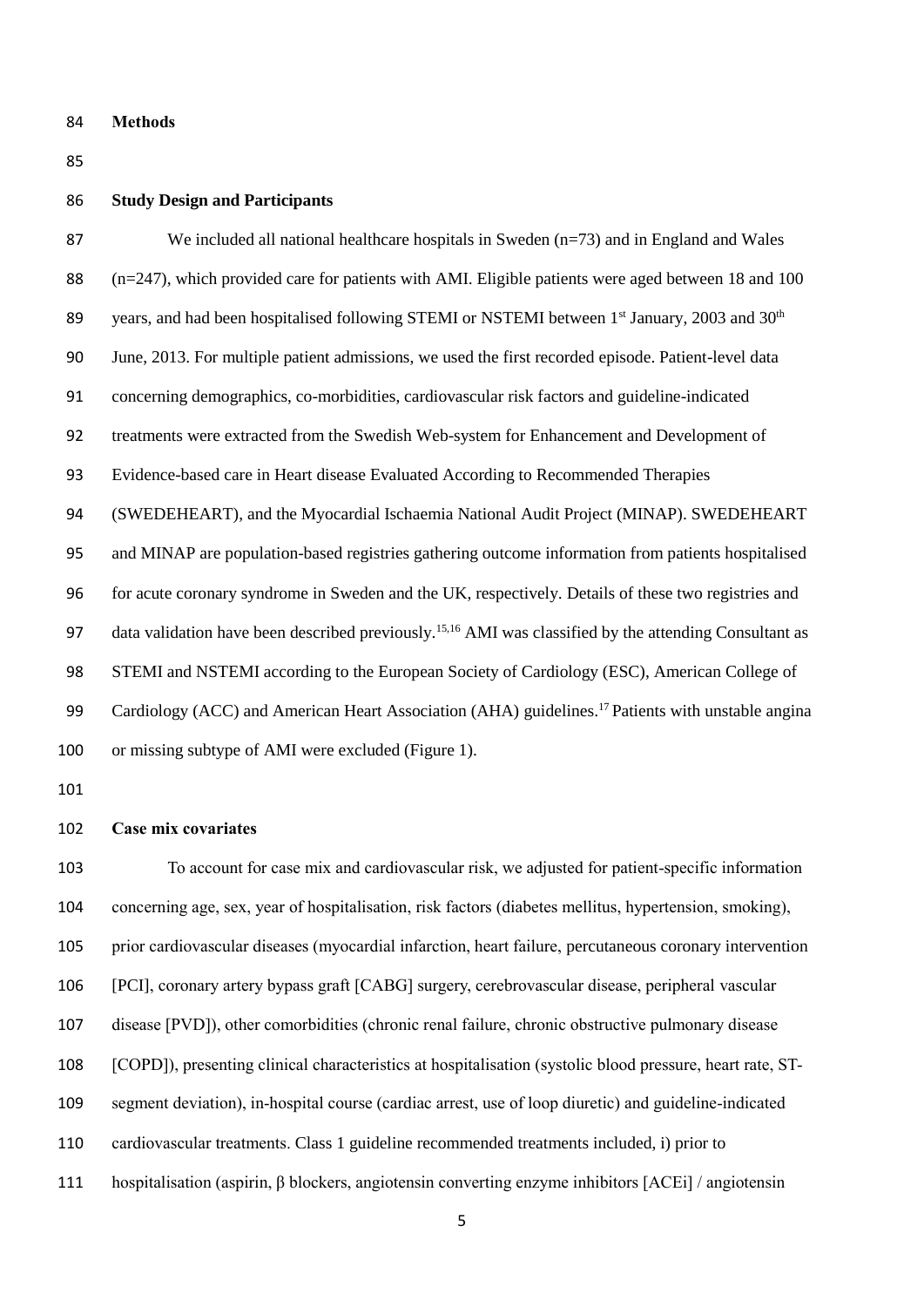receptor blockers [ARB], and HMG Co-A reductase inhibitors [statins]); ii) during hospitalisation (reperfusion treatment [primary PCI, fibrinolysis] and revascularisation [primary PCI or CABG] 114 surgery for patients with STEMI and [PCI or CABG surgery] for patients with NSTEMI)<sup>18,19</sup> and iii) 115 at the time of discharge from hospital (Aspirin,  $\beta$  blockers, statins, ACEi /ARB and P2Y<sub>12</sub> inhibitors). Findings from data quality assessment and validation through regular chart review of randomly selected patients, including data on demographics, risk factors and medical history, have shown 118 96.1% agreement in SWEDEHEART<sup>15</sup> and 89.5 in MINAP.<sup>1</sup>

# **Outcomes**

 The primary outcome was the standardised net probability of death (NPD) due to AMI estimated using relative survival, calculated as 1-mean relative survival. Relative survival was defined as the ratio of observed survival (all-cause survival) for STEMI or NSTEMI to (all-cause) survival that would be expected in the absence of AMI in the general population of Sweden and the UK, matched by age, sex and year of hospitalisation for each country.

# **Observed survival**

 Data for all-cause survival were obtained through linkage to the National Population Registry (in Sweden) and the Office for National Statistics (in the UK) using each patient's unique identifier number. Patients were followed-up for their vital status after their hospitalisation, with censoring at the end of follow-up on  $30<sup>th</sup>$  of June 2013 (Supplementary Table 1). Survival time was the duration between the date of hospitalisation and the date of death or censored at the end of the study period, as appropriate.

### **Expected survival**

 Expected survival was derived from death data for the general population of Sweden and England and Wales matched by age, sex and year of hospitalisation to that of the observed survival from the SWEDEHEART and MINAP patients, respectively. This was calculated using life tables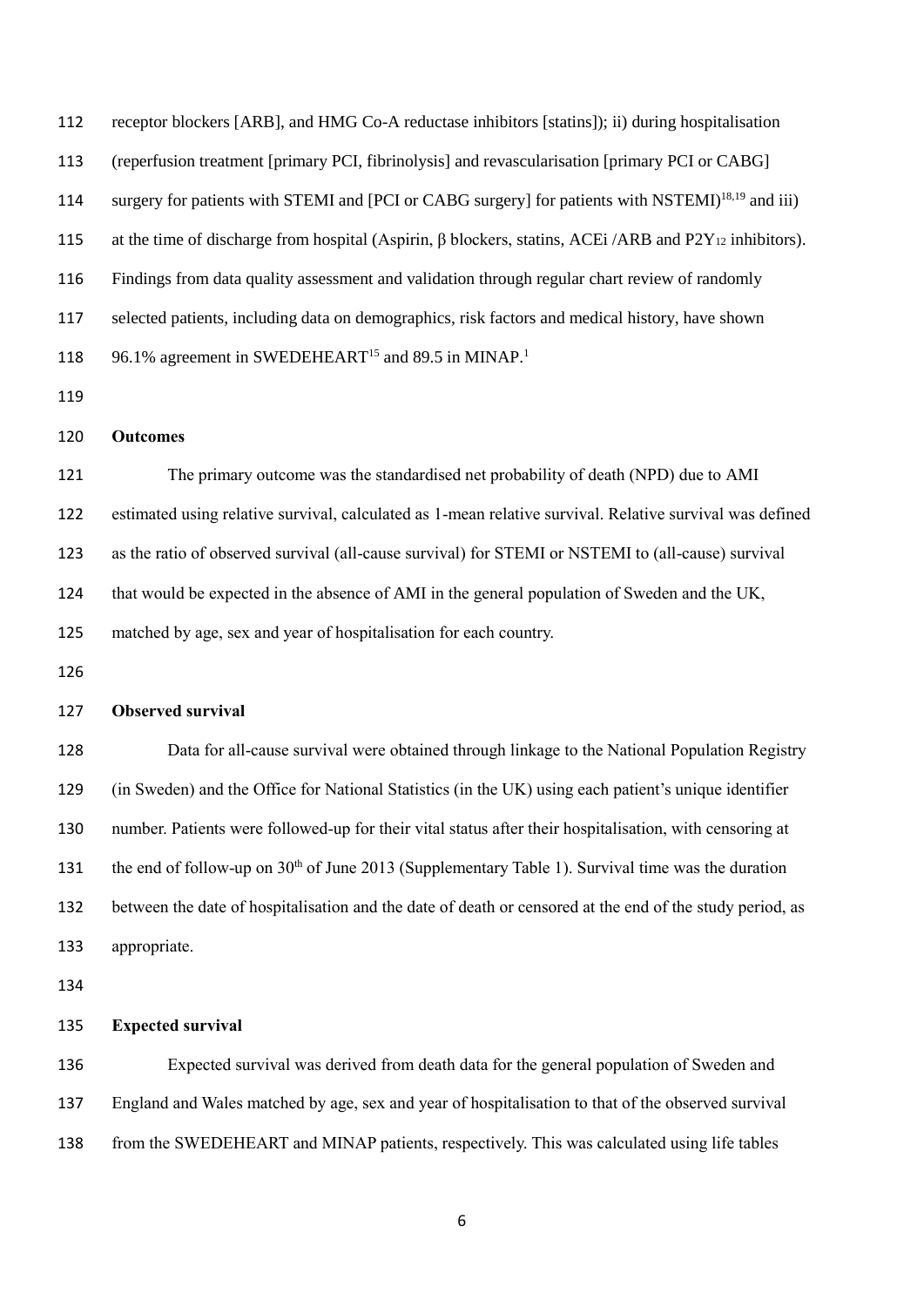produced by the Human Mortality Database of Sweden [\(http://www.mortality.org\)](http://www.mortality.org/) and the Office for National Statistics in the UK (https://www.ons.gov.uk).

### **Statistical Analyses**

 We used percentages to describe categorical variables and means and standard deviations (SD) for continuous variables (all continuous variables were normally distributed). Differences in means for continuous variables and proportions for categorical variables were tested using t tests and two-sample tests.

 We used flexible parametric survival models to calculate standardised NPD estimates. This approach uses restricted cubic spline functions to estimate the baseline cumulative hazard function. This enables cumulative hazards to be modelled by incorporating more than one time-dependent factor in the same model.<sup>9</sup> The base model (model 1) was adjusted for age bands ( $\leq$ 55 years, 56 to  $\leq$  65 years, 66 to  $\leq$  75 years [reference], 76 to  $\leq$  85 years and > 85 years), sex and year of hospitalisation (categories 2003-05 [reference], 2006-08, 2009-11 and 2012-13). We incrementally fitted case mix factors which included prior cardiovascular diseases and other comorbidities (model 2), cardiovascular risk factors, presenting and in-hospital clinical characteristics (model 3), reperfusion and revascularisation for STEMI and revascularisation for NSTEMI (model 4), and the use of guideline-indicated pharmacotherapies for AMI prior to admission and at discharge (model 5). Given that differences in survival may be due to differences in patient characteristics and management between the two countries, we also calculated standardised NPD by applying the Swedish model parameters to the UK population. 

 To examine differences in short and longer term NPD between the countries, we performed a 163 Iandmark survival analysis.<sup>20</sup> Four landmarks were selected: i) admission to 1 month post-discharge; ii) 1 month to 6 months; iii) 6 months to 1 year; and iv) 1 year to date of censorship (see supplementaterial). The adjusted relative survival for each landmark can be interpreted as the proportion of patients alive after a given time of follow-up compared with the general population,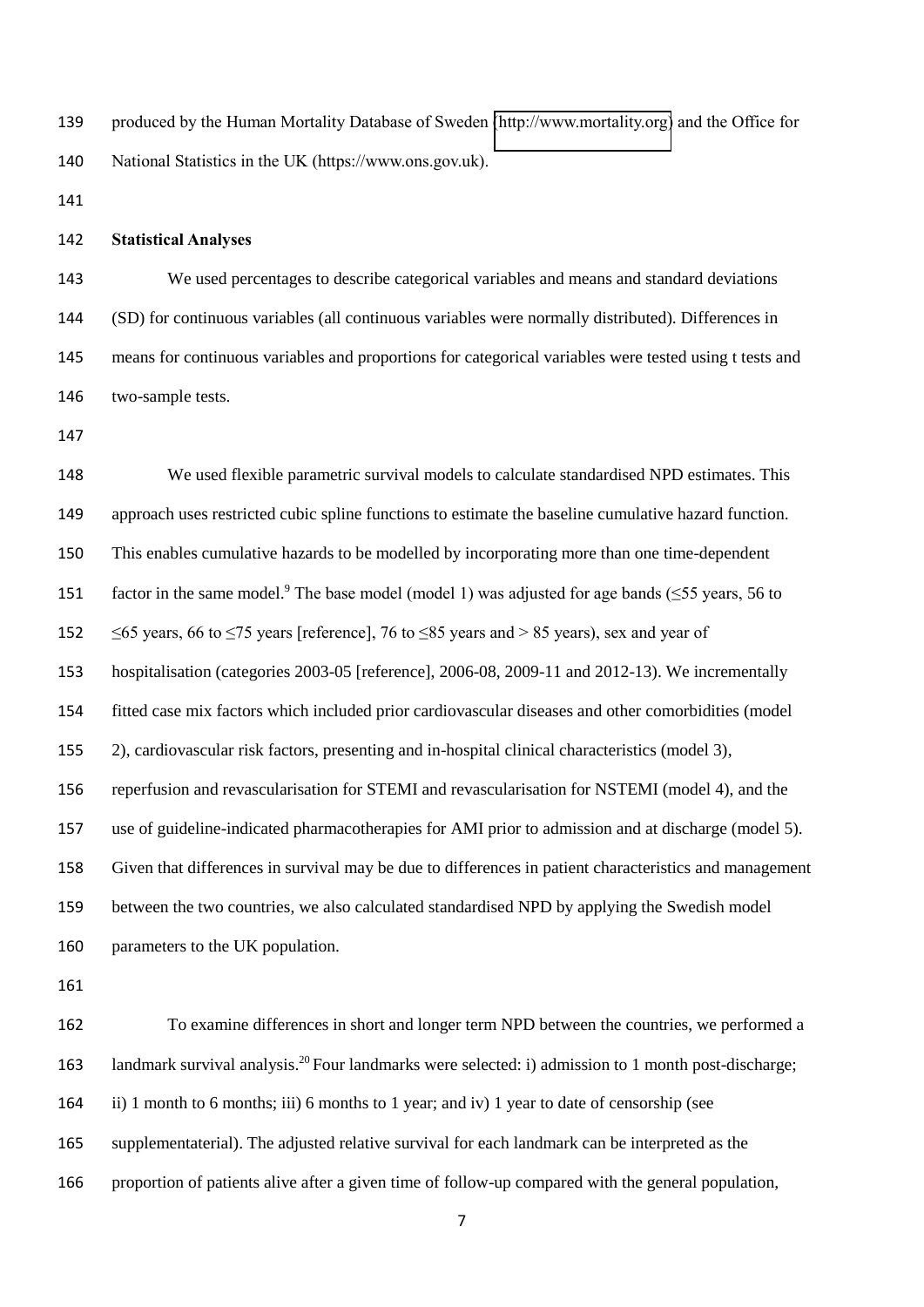whereby a ratio of 100% indicates that survival was equivalent to that of the general population during that landmark. For the admission to 1 month landmark analyses, pharmacotherapies at discharge were excluded from model 5.

 The proportional excess hazards assumption was assessed by including interaction terms between three baseline variables (age, sex, calendar year) and follow-up time and tested using the likelihood ratio test. All tests were two-tailed, the level of statistical significance pre-specified at 5% (p<0.05) and estimates derived with 95% confidence intervals (CI). P values were calculated from Z values obtained from the difference between the main effect and 95% confidence intervals at each time point between the two countries (see supplementary material). Missing covariates were imputed 176 using the approach suggested for MINAP, imputing unrecorded as 'absent' or 'no'<sup>21</sup>.

 A series of sensitivity analysis were included: i) calculating non-standardised NPDs; ii) using non-imputed covariate data; iii) estimating all-cause mortality; iv) calculating NPDs in subset samples including: 1. patients who received invasive treatment [(STEMI, reperfusion or revascularisation and (NSTEMI, revascularisation)]; and 2. the latest cohort (2010-2013). All statistical analyses were performed using Stata version 15.1 (StataCorp).

## **Results**

 There were 180,368 Swedish (33.7% STEMI) and 662,529 English and Welsh patients (39.7% STEMI). In Sweden compared with the UK, patients with STEMI were older (mean age 68.9 [SD 12.6] vs. 65.8 [SD 13.6] years). Swedish patients more frequently had diabetes mellitus (15.6% vs. 12.2%), heart failure (4.6% vs. 1.8%), previous CABG surgery (3.4% vs. 2.1%) and cerebrovascular disease (7.5% vs. 4.7%). Swedish patients less frequently had COPD (5.0% vs. 9.8%) and were smokers (58.4% vs. 66.0%), but had more hypertension (40.2% vs. 36.3%). Patients with 191 STEMI in Sweden more frequently had aspirin  $(90.2\% \text{ vs. } 82.9\%)$ ,  $\beta$ -blockers  $(86.4\% \text{ vs. } 73.4\%)$ , P2Y12 inhibitors (77.6% vs. 56.2%) at discharge from hospital and revascularisation (74.9% vs. 43.8%). However, statins (81.6% vs. 82.7%), ACEi or ARB (75.2% vs. 79.1%) at discharge from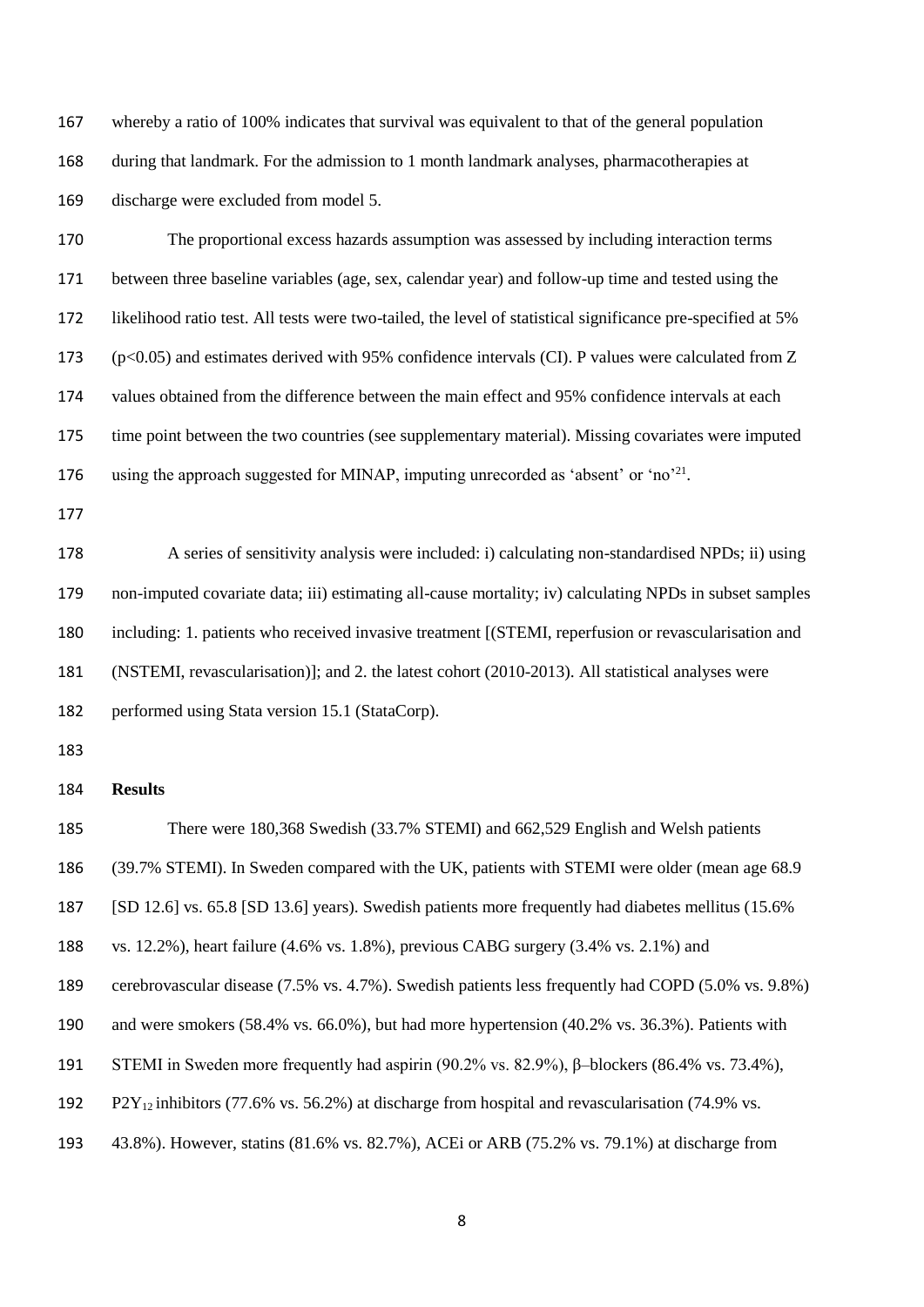hospital and receipt of reperfusion during hospitalisation (75.7% vs. 78.9%) were higher in the UK (Table 1).

 Patients with NSTEMI in Sweden, compared with the UK, less frequently had chronic renal failure (3.8% vs. 5.7%), COPD (7.8% vs. 14.6%) and cardiac arrest during hospitalisation (2.4% vs. 4.7%). However, they more frequently had heart failure (12.2% vs. 6.5%), cerebrovascular disease (11.3% vs. 8.9%) and peripheral vascular disease (PVD) (6.8% vs. 4.7%). Patients with NSTEMI in 201 Sweden more frequently received aspirin  $(88.0\% \text{ vs. } 79.9\%)$ ,  $\beta$ -blockers  $(85.1\% \text{ vs. } 65.3\%)$ ,  $P2Y_{12}$  inhibitors (63.7% vs. 50.7%) at discharge, and revascularisation during hospitalisation (43.6% vs. 27.5%), and had lower rates of prescription of statins (75.1% vs. 79.0%) and ACEi/ARBs (67.9% vs. 69.9%) at discharge (Table 1). See supplementary Table 2 for information about missing data. During the 8.5 years of study follow-up, amongst patients with STEMI there were 18,465

 (30.4%) deaths after a median of 1.5 years post-AMI (25%-75% IQR, 0.04 to 4.6) in Sweden, and 58,171 (22.1%) deaths after a median of 0.1 years (25%-75% IQR, 0.008 to 1.7) in the UK. Amongst patients with NSTEMI, there were 48,482 (40.5%) deaths after a median of 1.7 years post-AMI (25%- 75% IQR, 0.3 to 4.3) in Sweden, and 128,723 (32.2%) deaths after a median of 0.5 years post-AMI (IQR 25%-75%, 0.07 to 1.9) in the UK. The proportion of in-hospital deaths was higher in the UK 212 than Sweden for NSTEMI (8.1% vs. 4.8%, p=0.001), but similar for STEMI (9.3% vs. 7.6%, p=0.26).

# **Adjusted standardised net probability of death**

 For STEMI, after controlling for demographics, previous medical history and cardiovascular risk factors (model 3) there was no significant difference in NPDs between Sweden and the UK (NPDs at all landmarks; between admission to1 month (NPD [95% CI] 6.9 [6.7-7.1] vs. 6.7 [6.6-7.4]), 1 to 6 months (1.7 [1.6-1.9] vs. 1.7 [1.4-2.0]), 6 months to1 year 0.8 [0.7-0.9] vs. 1.0 [0.7-1.3]) and >1 year (7.7 [7.0-8.5] vs. 8.2 [7.1-9.3]). However, after adjustment for reperfusion and revascularisation (model 4), NPDs were higher in the UK compared with Sweden at all landmarks; between admission to 1 month (8.6 [8.1-9.1] vs. 6.9 [6.7-7.1]), between 1 to 6 months (2.4 [1.9-2.8] vs. 1.8 [1.6-1.9]), 6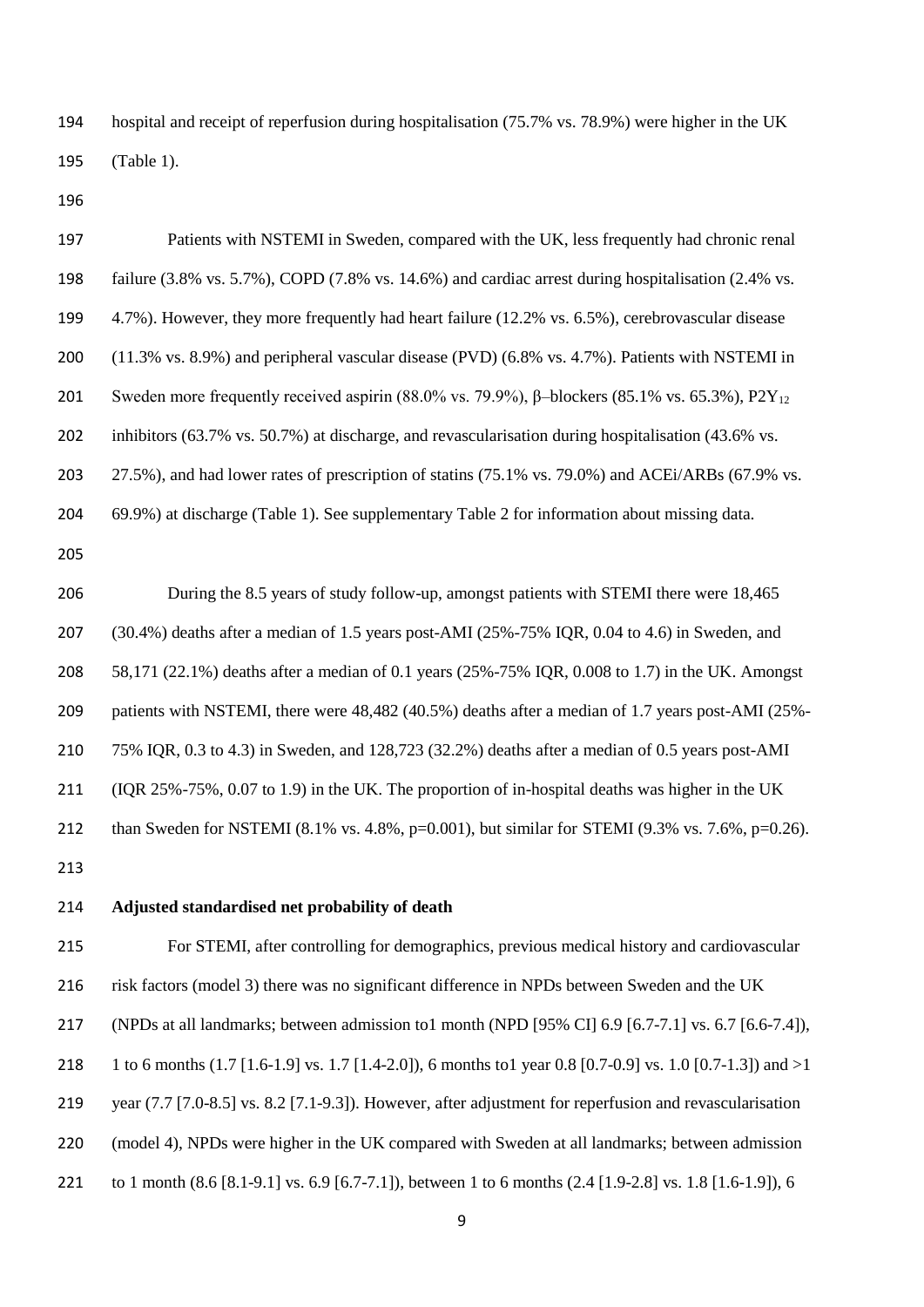months to 1 year (1.4 [0.9-1.8] vs. 0.8 [0.7-1.0]) and >1 year (10.7 [9.2-12.3] vs. 8.1 [7.3-8.9]). NPDs remained higher in the UK compared with Sweden after adjustment for pharmacotherapies (model 5) between admission to 1 month (8.0 [7.4-8.5] vs. 6.7 [6.5-6.9]), but were similar between 6 months to1 year (0.7 [0.4-1.0] vs. 0.9 [0.7-1.0]) and >1 year (8.4 [6.7-10.1] vs. 8.3 [7.5-9.1]). Only between 1 and 6 months was NPD higher in Sweden compared with the UK (1.8 [1.7-2.0] vs. 1.4 [1.1-1.7]) (Figures 227 2, 4 and Supplementary Table 3).

 For NSTEMI, NPDs were higher in the UK compared with Sweden at all landmarks for model 3 between admission to 1 month (NPD [95% CI] 6.6 [6.3-6.8] vs. 4.9 [4.8-5.1]), 1 to 6 months (4.3 [4.0-4.7] vs. 3.7 [3.5-3.8]), 6 months to 1 year (2.8 [2.5-3.2] vs. 2.2 [2.1-2.3]) and >1 year (21.0 [19.6-22.4] vs. 17.2 [16.5-17.9]). NPDs remained higher in the UK after further adjustment for revascularisation (model 4) between admission to 1 month (7.9 [7.5-8.3] vs. 4.9 [4.8-5.1]), 6 months to 1 year (3.8 [3.3-4.2] vs. 2.3 [2.2-2.4]) and >1 year (25.8 [24.2-27.4] vs. 17.8 [17.1-18.5]) and pharmacotherapies (model 5) between admission to 1 month (6.8 [6.4-7.2] vs. 4.9 [4.7-5.0]), 6 months to1 year (2.9 [2.5-3.3] vs. 2.3 [2.2-2.5]) and >1 year (21.4 [20.0-22.8] vs. 18.3 [17.6-19.0]), but were similar between 1 and 6 months (3.8 [3.3-4.2] vs. 3.8 [3.7-3.9]) and (3.6 [3.3-4.0] vs. 3.8 [3.7-4.0]) for model 4 and 5 respectively (Figures 3, 5 and Supplementary Table 3).

## **Sensitivity analysis**

 Non-standardised NPDs were higher for STEMI and NSTEMI in the UK compared with Sweden at all landmarks and for all models (Figures 2-5 and Supplementary Table 3). Results from all-cause mortality analyses are presented in Supplementary Table 4 and Supplementary Figures 3-7. Results from the non-default imputed data were similar to the main analysis (Supplementary Figures 8&9, Supplementary Tables 5&6). NPDs for those who received invasive treatments are presented in (Supplementary Tables 7&8). NPDs for model 5 using only the latest cohort (2010-2013) were similar 247 to findings from the main analysis (Supplementary Figures 10&11).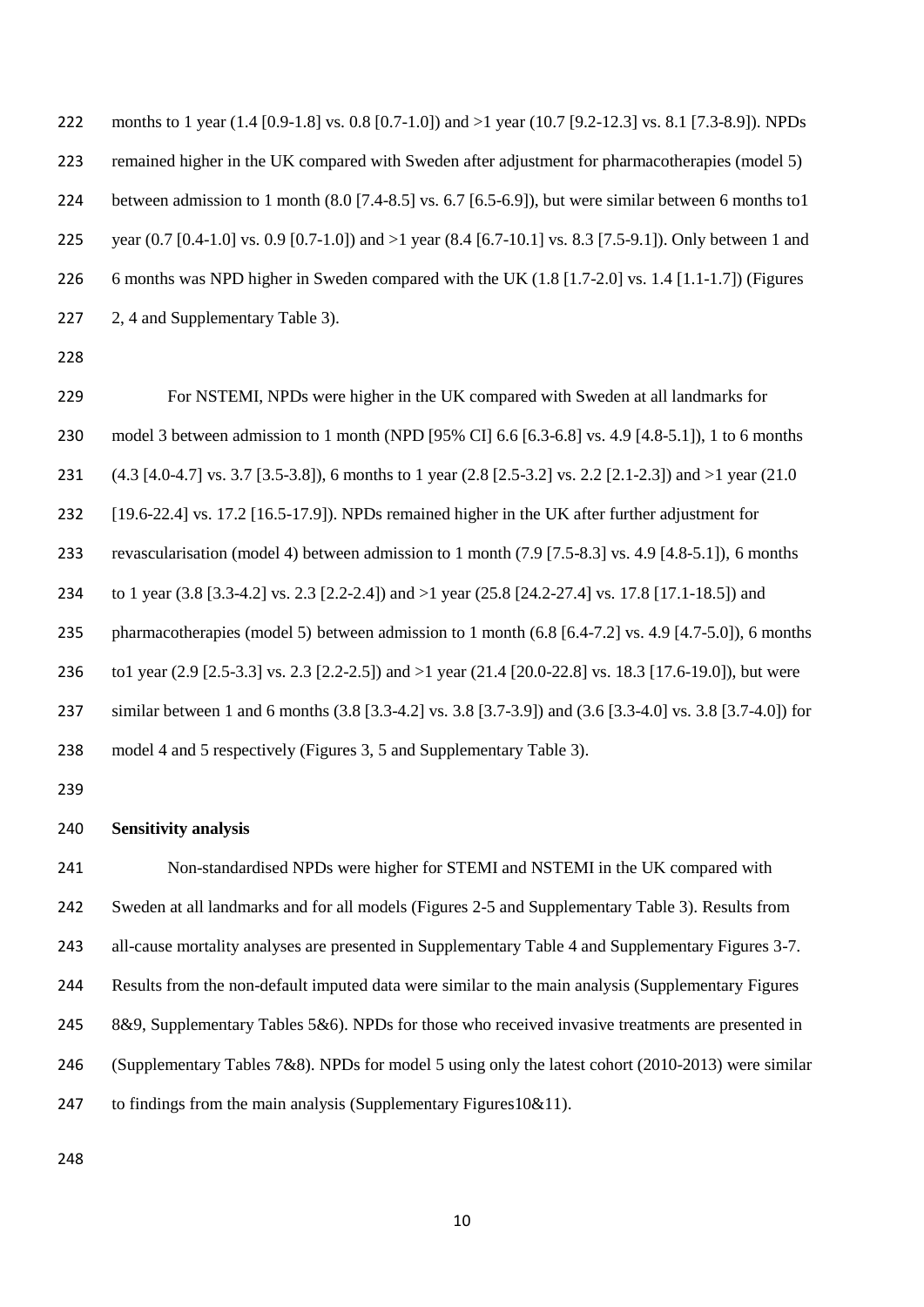### **Discussion**

 We used registry-based nationwide cohorts within a relative survival framework to study international differences in care and short-, mid- and longer-term outcomes for 842,897 patients hospitalized with AMI. This approach enabled the comparison of deaths in Sweden and the UK that were attributable to STEMI and NSTEMI (rather than using all-cause mortality that, nowadays, is driven predominantly by non-cardiovascular deaths, and which may vary between countries). We found that after adjusting for demographics, co-morbidities and treatments received to our final models, standardised short-term mortality was significantly higher in the UK compared with Sweden for STEMI and NSTEMI. While mid- and long-term mortality remained higher in the UK for NSTEMI, it was similar in each country for STEMI.

 Our data show that patients who received revascularisation/reperfusion had a lower mortality 260 than those who did not received treatment, in both Sweden and the UK (Supplementary Tables 7&8). Whilst the rates of reperfusion for STEMI were similar between the countries, there were higher rates of revascularisation in Sweden. It is possible that, in addition to higher rates of use of pharmacotherapies, during the study period the more frequent use of primary PCI in Sweden explained some of the difference in mortality between the countries for STEMI. The higher NPDs found in model 4 (after adjusting for revascularisation and reperfusion) in the UK, but not Sweden primarily for STEMI patients could be, in part explained by differences in treatment provision between Sweden and the UK. For example, if in the UK patients who received invasive treatment were primarily those with a more severe presentation of AMI or those considered high-risk patients (who would therefore have also a higher risk of death regardless of the treatment administered) and in Sweden all patients were equally likely to receive the treatment regardless of presentation (so low-risk 271 patients or with less severe AMI would also benefit from the treatment), then the estimates of mortality would increase after adjustment for invasive treatment in the UK (because of the higher risk of death among patients who received an invasive treatment) and not in Sweden. This explanation is also supported by the finding of a stronger increase in mortality following adjustment for invasive treatment for STEMI than for NSTEMI (given all NSTEMI were also likely to have a 'more severe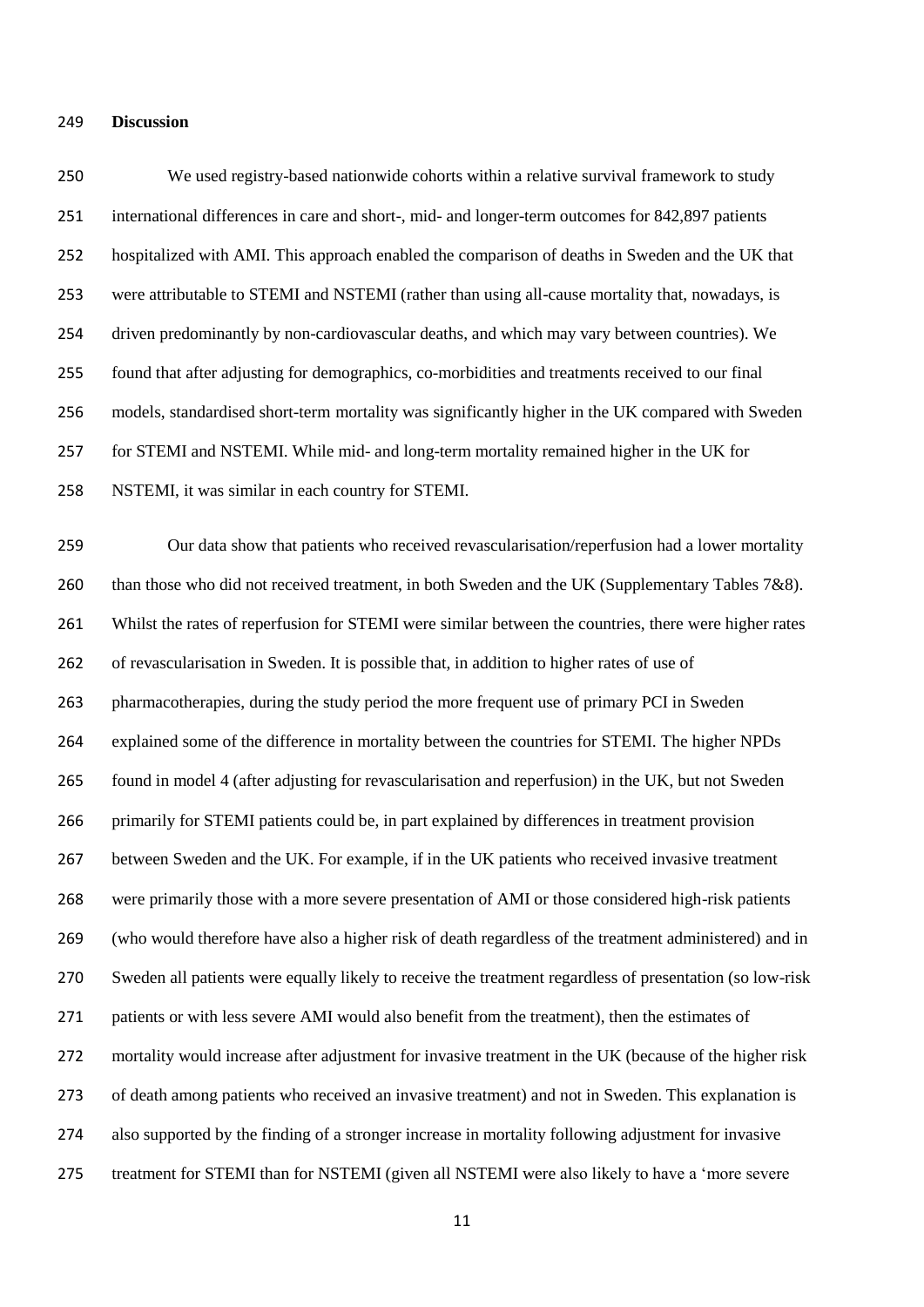AMI' and therefore differences in treatment provision between both countries would be smaller). A similar argument may be presented for NSTEMI, whereby earlier research found that delays to the uptake of guideline-indicated care for NSTEMI in the UK were associated with potentially avoidable  $deaths.<sup>22</sup>$ 

 Our results are consistent with, and extend findings from previous international comparisons 281 of mortality.<sup>1-3</sup> For our investigation, however, we study much longer-term outcomes and present 282 unbiased estimates of standardised NPD by applying the Swedish model parameters to the UK population variables - forcing the distribution of the case mix covariates to be similar across the two countries and, thus, reducing the likelihood of bias in comparison. In addition, the use of a relative 285 survival framework is relevant to, and recommended for, international comparisons studies  $^{22}$  because it corrects estimates for expected mortality rates in the general population, thereby permitting a direct comparison of deaths due to AMI.

 This study has important implications. We have found that for both STEMI and NSTEMI the higher mortality in the UK compared with Sweden was associated with differences in the delivery and/or uptake of invasive and guideline-indicated pharmacotherapies. The higher late mortality rates among NSTEMI in the UK compared with Sweden may also be influenced by differences in ongoing treatments in each country. However, nationwide data concerning the persistence of pharmacotherapies would be required to study this. This shows that even in high performing, high income countries there are opportunities to improve care and therefore outcomes. Equally, such high resolution interrogation of national health system performance was possible because Sweden and the UK each have registry-based nationwide cohorts which continuously collect data for clinically derived variables. This form of analysis would be challenging with administrative and/or geographically and temporally constrained cohorts.

 Nevertheless, we acknowledge the study limitations. Relative survival relies on the assumption that the survival probability of the study group is similar to that of the reference (population) group. The main driver of the extent of the impact of this assumption will depend on the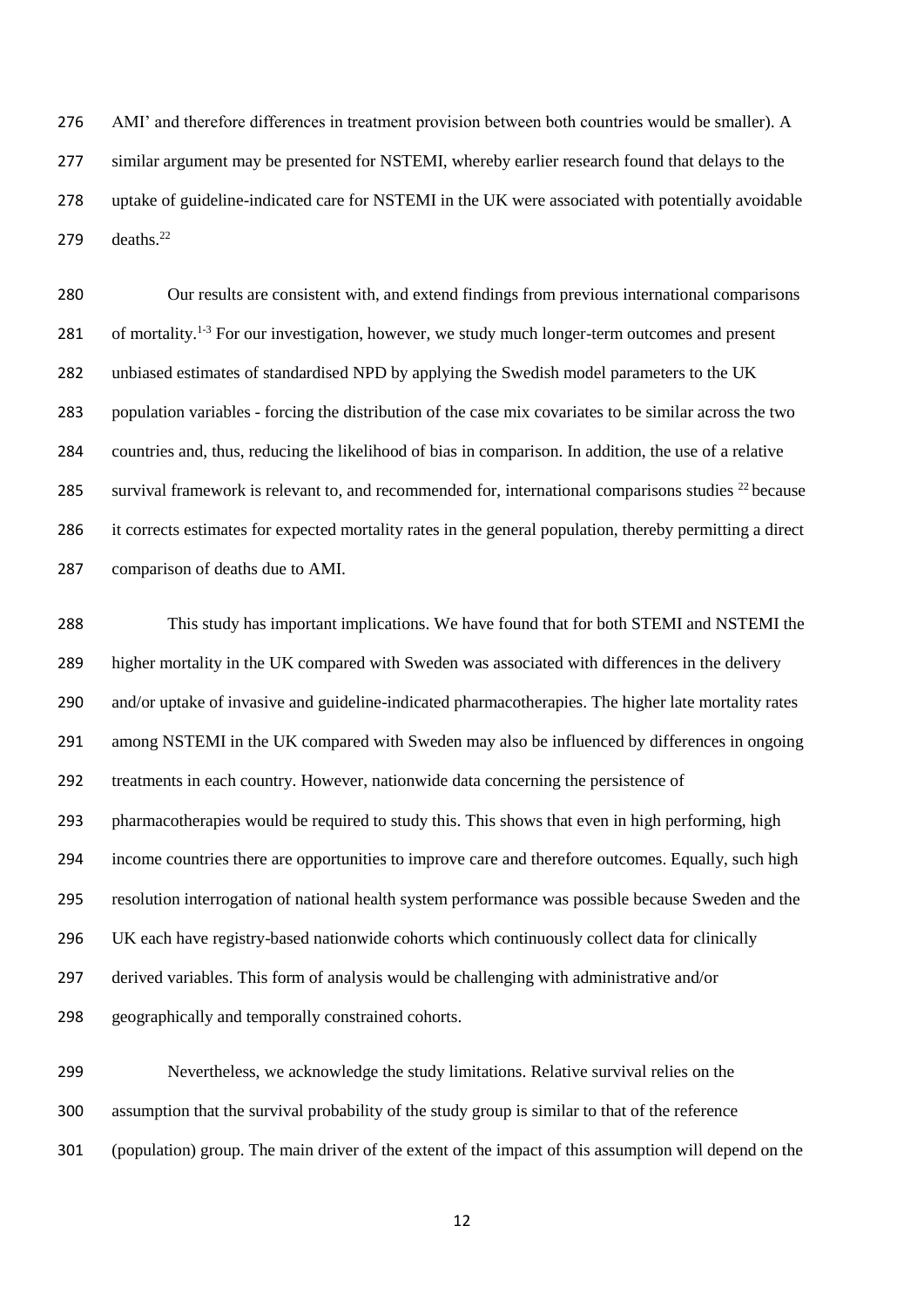proportion of cardiovascular deaths to overall deaths in the population. We accounted for differentials in mortality for other causes in the countries by incorporating this information. This assumption could 304 be called into question for older age groups who are more likely to have multiple comorbidities  $^{23}$  and might have a higher proportion of deaths due to cardiovascular disease. This could explain the observed difference in long-term survival between the two countries for NSTEMI. Yet, our estimates were adjusted for comorbidities to minimise this bias and the analyses were performed separately for STEMI and non-STEMI, which, to an extent, also limits the potential impact of this bias. We did not correct for the prevalence of AMI in the general population and this may have overestimated the survival rates.<sup>10,24</sup> Moreover, given that cardiovascular and non-cardiovascular diseases are independent competing causes of death and that the prevalence of prior AMI in Sweden and England and Wales is small (9% and 6%, respectively; Supplementary Figures 1&2), further adjustment to address this would unlikely affect the results. Despite the fact that national hospital coverage is 100% for Sweden and the UK not all patients are captured. According to SWEDEHEART annual report  $2017, 90\%$  of patients with Acute Coronary syndrome are included in the registry.<sup>25</sup> In England and Wales, the majority of STEMI are likely to be captured but fewer NSTEMI are recorded due to 317 complexity of diagnosis.<sup>2</sup> We adjusted the estimates for patient-specific information, risk factors, prior cardiovascular diseases and guideline-indicated cardiovascular treatments administered pre-, intra- and at discharge from hospital, but information on treatments provided during follow-up were not available in the dataset. Finally, the completeness and accuracy across the two registries are 321 different although high.<sup>2</sup> However, our sensitivity analysis using default imputed covariate data showed that neither the direction nor the significance of the results changed compared to the findings from primary analysis (see Supplementary Figures 8&9 and Supplementary Tables 5&6).

# **Conclusion**

 The observed differences in the delivery of guideline-indicated care between Sweden and the UK, coupled with a robust statistical technique for international comparisons of outcomes, suggests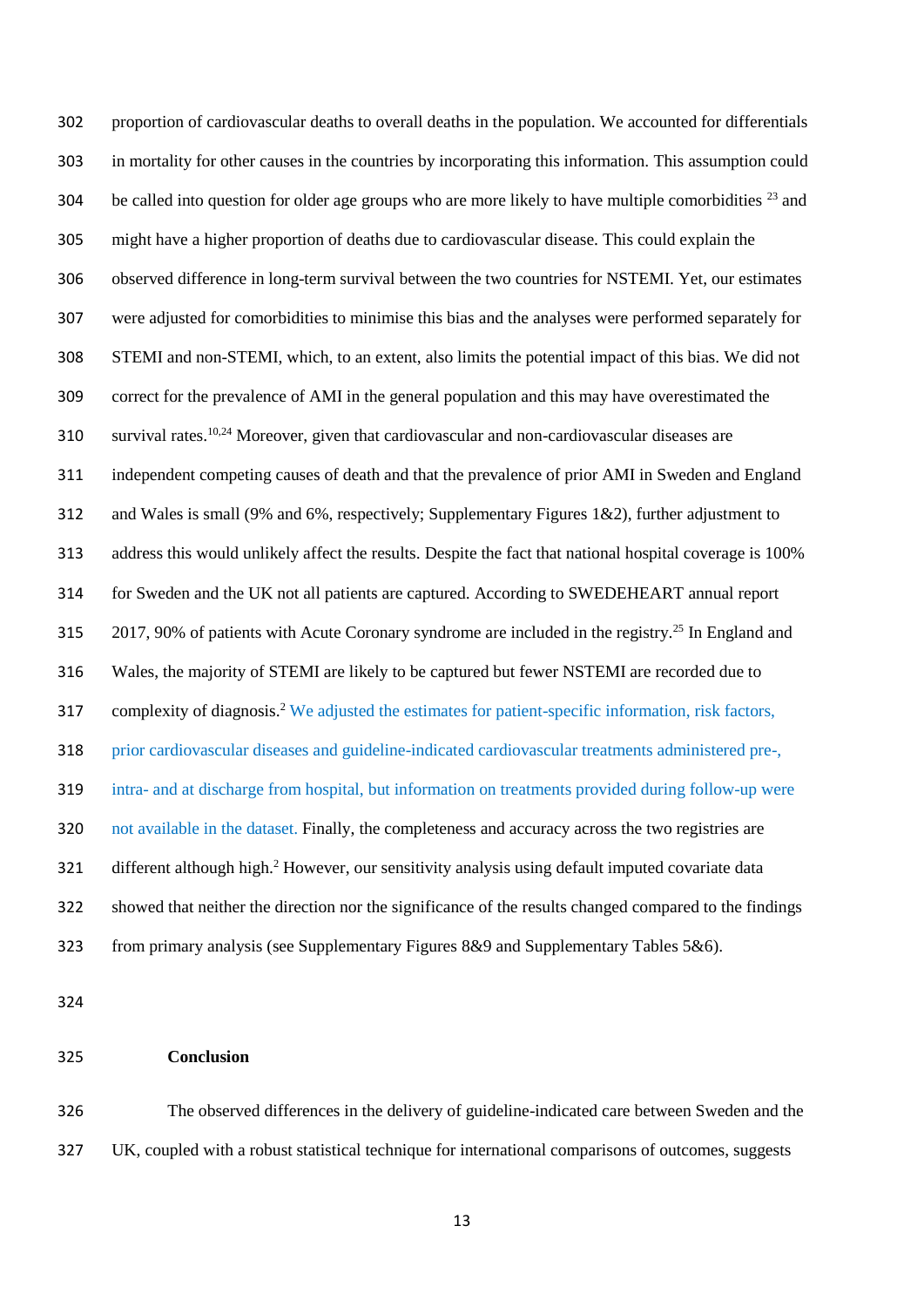that disparities in the delivery of invasive coronary treatments and guideline-indicated

pharmacotherapies is a contributing factor to differentials in AMI mortality between countries.

 **Author Contributions:** CPG and TJ conceived the study. OAA performed the data cleaning, analyses and wrote the initial draft with support from MJR and MPR. All authors contributed to critical revision of the manuscript and approved the final version. The corresponding author attests that all listed authors meet authorship criteria and that no others meeting the criteria have been omitted. TJ and CPG are the guarantors.

 **Conflict of Interest Disclosures:** All authors have completed and submitted the ICMJ form for 336 Potential Conflicts of Interest at [www.icmje.org/coi\\_disclosure.pdf](http://www.icmje.org/coi_disclosure.pdf). Prof Fox reports receipt of grants and/or personal fees from Bayer/Janssen, AstraZeneca, Sanofi/Regeneron and Verseon. Prof Gale reports receipt of personal fees and/or nonfinancial support from AstraZeneca, Novartis, Bristol Myers Squibb, Bayer and Vifor Pharma. No support from any organisations that might have an interest in the submitted work and no other relationships or activities that could appear to have influenced the submitted work were reported.

 **Funding/Support:** This work was supported by grants from the Swedish Heart and Lung Foundation and the regional agreement on medical training and clinical research (ALF) between Stockholm County Council and Karolinska Institute. The Myocardial Ischaemia National Audit Project (MINAP) is commissioned by the Health Quality Improvement Partnership (HQIP) as part of the National Clinical Audit and Patient Outcomes Programme (NCAPOP).

**Figure Legends** 

 Figure 1: STROBE diagram of exclusion of cases from the SWEDEHEART and MINAP datasets, to derive the analytical cohort.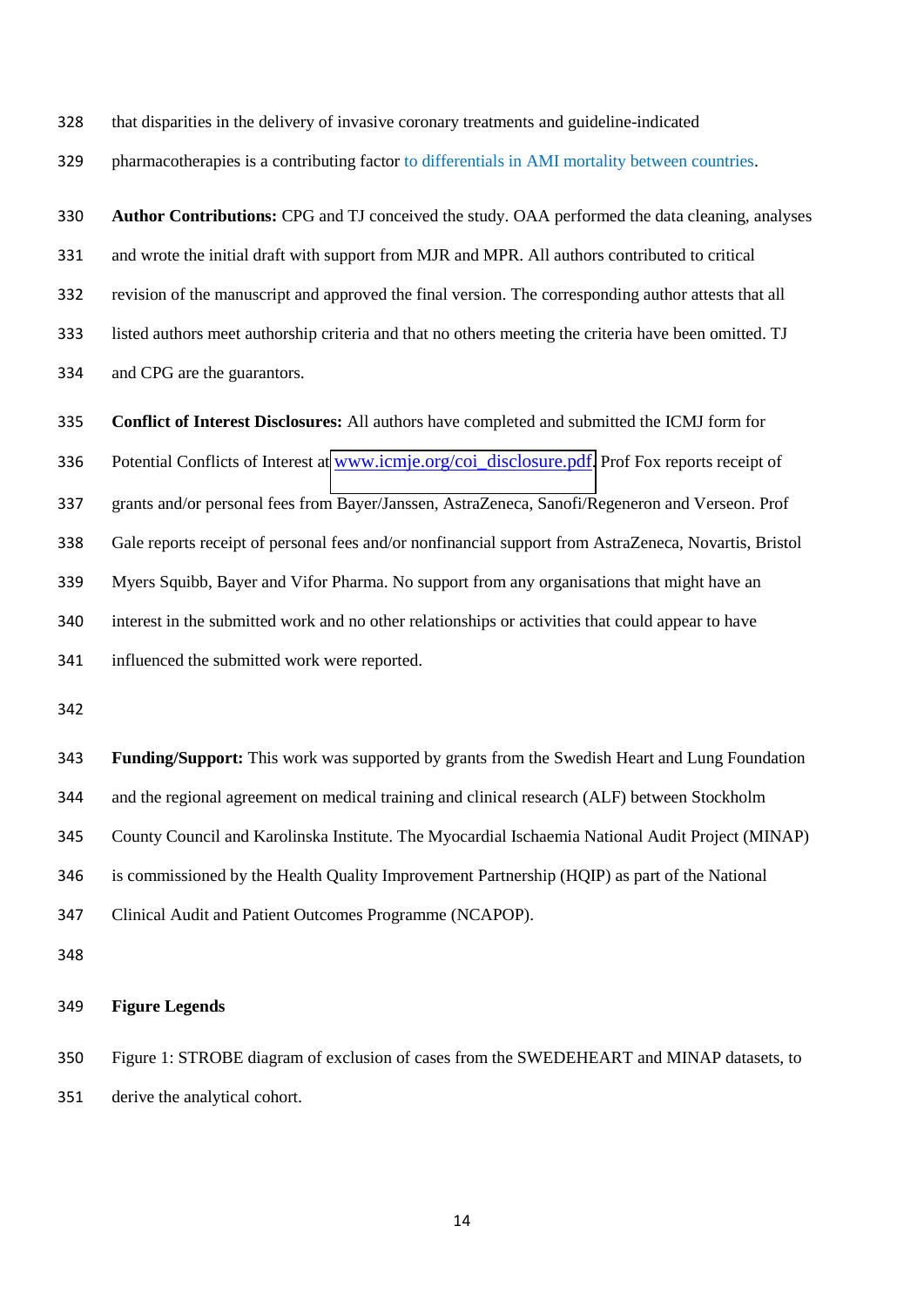Figure 2: Adjusted standardised net cumulative probability of death for STEMI for: A) admission to 1 month post-AMI discharge; B) 1 month to 6 months; C) 6 months to 1 year; and D) over 1 year post-AMI.

Figure 3: Adjusted standardised net cumulative probability of death for NSTEMI for: A) admission to

1 month post-AMI discharge; B) 1 month to 6 months; C) 6 months to 1 year; and D) over 1 year

post-AMI.

- Figure 4: Adjusted net probability of death estimates with and without standardisation for STEMI, in Sweden (A) and in the UK (B).
- Figure 5: Adjusted net probability of death estimates with and without standardisation for NSTEMI,
- in Sweden (A) and in the UK (B).

### **Supplementary material**

- **Tables**
- Supplementary Table 1: Years of diagnosis and years of follow-up.
- Supplementary Table 2: Number (%) of demographic and clinical characteristics of the 2003-2013
- AMI cohorts with missing information, stratified by country.
- Supplementary Table 3: Estimated adjusted standardised net probability of death for Models 1 to 5 at
- individual landmark time.
- Supplementary Table 4: Non-adjusted all-cause probability of death
- Supplementary Table 5: Patient characteristics and treatments for STEMI and NSTEMI, by country
- using non-default imputed covariate data.
- Supplementary Table 6: Estimated adjusted standardised net probability of death for Models 1 to 5 at
- individual landmark time using non-default imputed covariate data.
- Supplementary Table 7: NPDs and 95% CIs for those who received/did not receive either reperfusion
- or revascularisation in STEMI and revascularisation in NSTEMI using the Swedish parameters.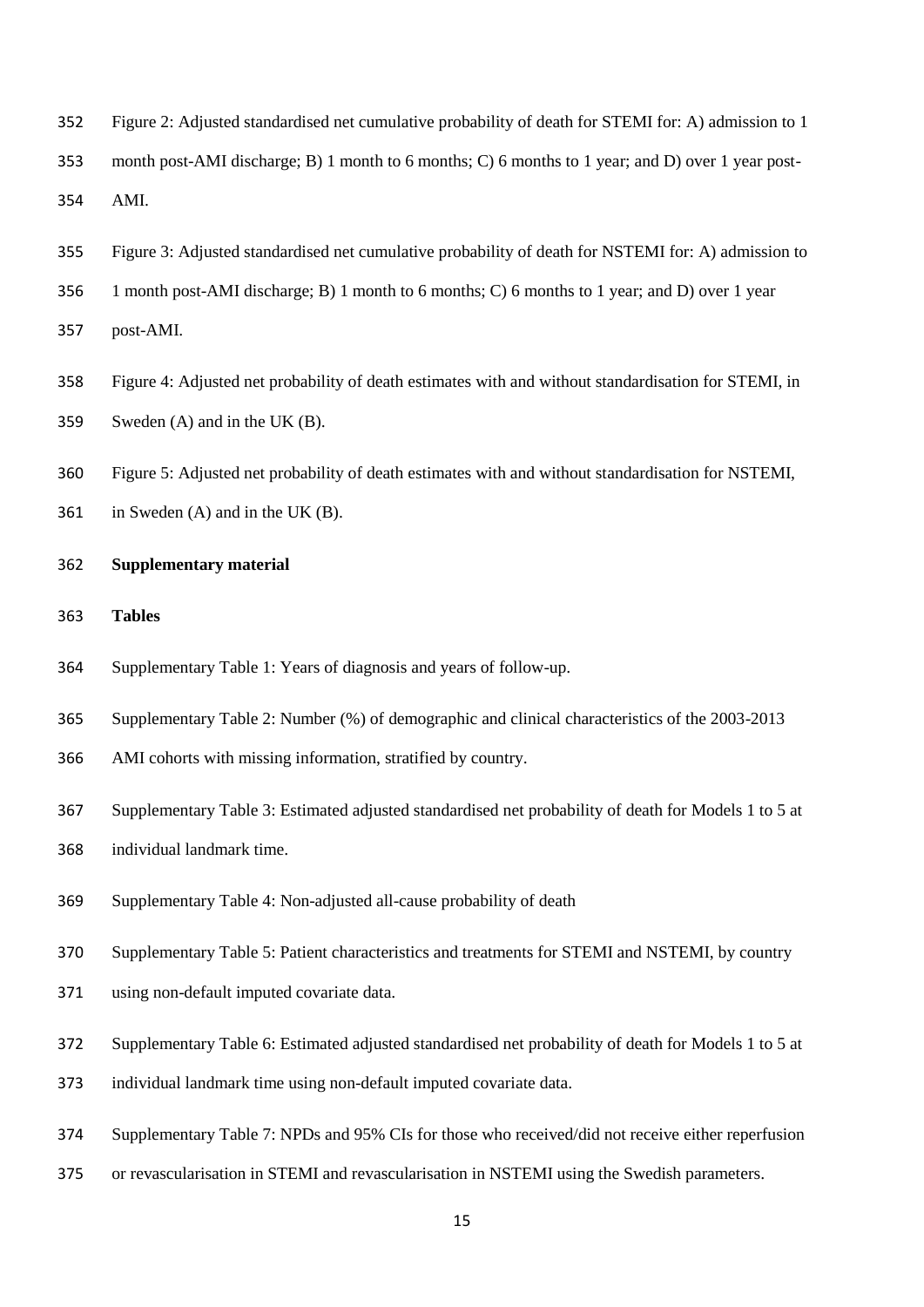- Supplementary Table 8: NPDs and 95% CIs for those who received/did not receive either reperfusion
- or revascularisation in STEMI and revascularisation in NSTEMI using the UK parameters.

# **Figures**

- Supplementary Figure 1: Trends in age-specific rates of death for males from 2003 to 2013 in the
- general population of Sweden (A) and the UK (B).
- Supplementary Figure 2: Trends in age-specific rates of death for females from 2003 to 2013 in the general population of Sweden (A) and the UK (B).
- Supplementary Figure 3: Non-adjusted all-cause probability of death (1-mean survival) for STEMI
- for: A) admission to 1 month post-AMI discharge; B) 1 month to 6 months; C) 6 months to 1 year;
- and D) over 1 year post-AMI.
- Supplementary Figure 4: Non-adjusted all-cause probability of death (1-mean survival) for NSTEMI
- for: A) admission to 1 month post-AMI discharge; B) 1 month to 6 months; C) 6 months to 1 year;
- and D) over 1 year post-AMI.
- Supplementary Figure 5: Non-adjusted all-cause probability of death (1-mean survival) for STEMI
- (A) and NSTEMI (B) for the whole follow-up.
- Supplementary Figure 6: Adjusted standardised all-cause probability of death (1-mean survival) for
- STEMI for: A) admission to 1 month post-AMI discharge; B) 1 month to 6 months; C) 6 months to 1
- year; and D) over 1 year post-AMI using default imputed covariate data.
- Supplementary Figure 7: Adjusted standardised all-cause probability of death (1-mean survival) for
- NSTEMI for: A) admission to 1 month post-AMI discharge; B) 1 month to 6 months; C) 6 months to
- 1 year; and D) over 1 year post-AMI using default imputed covariate data.
- Supplementary Figure 8: Adjusted standardised net cumulative probability of death (1-mean relative
- survival) for STEMI for: A) admission to 1 month post-AMI discharge; B) 1 month to 6 months; C) 6
- months to 1 year; and D) over 1 year post-AMI using non-default imputed covariate data.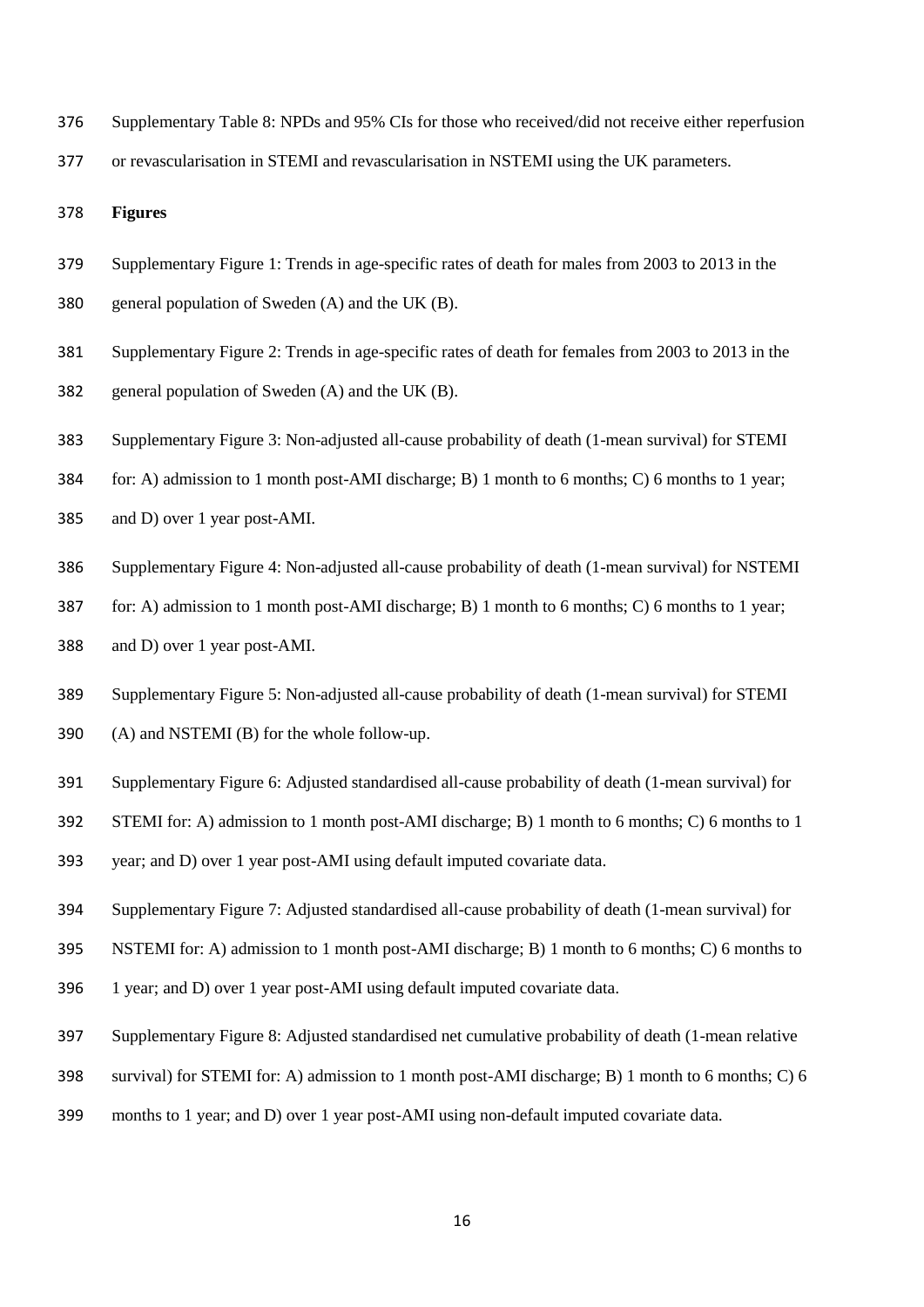- Supplementary Figure 9: Adjusted standardised net cumulative probability of death (1-mean relative
- survival) for NSTEMI for: A) admission to 1 month post-AMI discharge; B) 1 month to 6 months; C)
- 6 months to 1 year; and D) over 1 year post-AMI using non-default imputed covariate data.
- Supplementary Figure 10: Adjusted standardised net cumulative probability of death for STEMI for:
- A) admission to 1 month post-AMI discharge; B) 1 month to 6 months; C) 6 months to 1 year; and D)
- over 1 year post-AMI for the 2010-2013 AMI cohorts.
- Supplementary Figure 11: Adjusted standardised net cumulative probability of death for NSTEMI for:
- A) admission to 1 month post-AMI discharge; B) 1 month to 6 months; C) 6 months to 1 year; and D)
- over 1 year post-AMI for the 2010-2013 AMI cohorts.

### **References**

- 1. Chung SC, Gedeborg R, Nicholas O, James S, Jeppsson A, Wolfe C, Heuschmann P,
- Wallentin L, Deanfield J, Timmis A, Jernberg T, Hemingway H. Acute myocardial infarction: a comparison of short-term survival in national outcome registries in Sweden and the UK.
- Lancet 2014;383(9925):1305-12.
- 2. McNamara RL, Chung SC, Jernberg T, Holmes D, Roe M, Timmis A, James S, Deanfield J,
- Fonarow GC, Peterson ED, Jeppsson A, Hemingway H. International comparisons of the
- management of patients with non-ST segment elevation acute myocardial infarction in the
- United Kingdom, Sweden, and the United States: The MINAP/NICOR,
- SWEDEHEART/RIKS-HIA, and ACTION Registry-GWTG/NCDR registries. Int J Cardiol 2014;175(2):240-7.
- 3. Chung SC, Sundstrom J, Gale CP, James S, Deanfield J, Wallentin L, Timmis A, Jernberg T,
- Hemingway H. Comparison of hospital variation in acute myocardial infarction care and
- outcome between Sweden and United Kingdom: population based cohort study using nationwide clinical registries. Bmj 2015;351:h3913.
- 4. Timmis A, Townsend N, Gale C, Grobbee R, Maniadakis N, Flather M, Wilkins E, Wright L, Vos R, Bax J, Blum M, Pinto F, Vardas P. European Society of Cardiology: Cardiovascular Disease Statistics 2017. Eur Heart J 2018;39(7):508-579.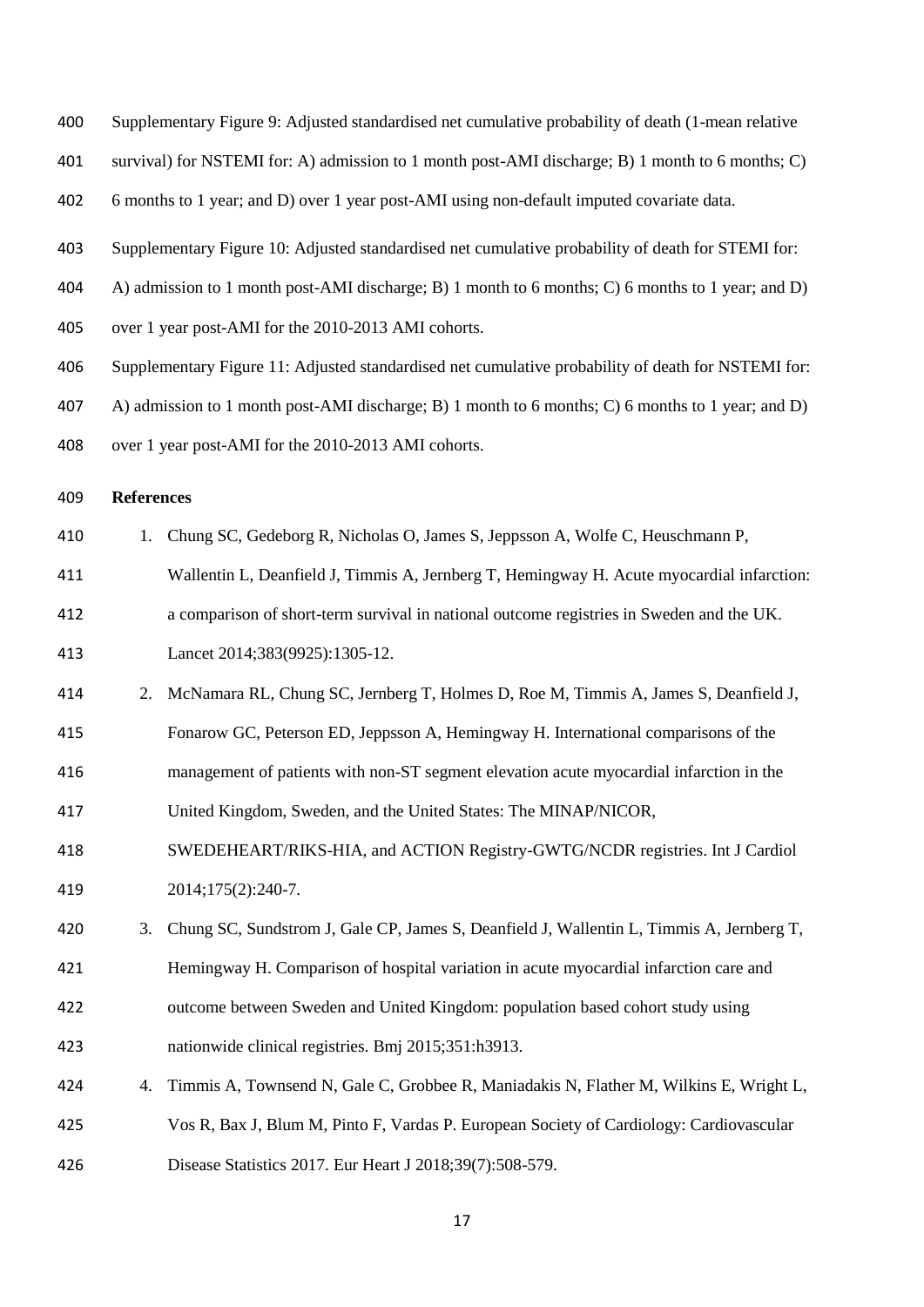5. Rapsomanik E TM, Yang E, Blin P, Phillip Hunt, Chung S, Stogiannis D, Pujades-Rodriguez M, Timmis A, Denaxas SC, Danchin N, Stokes M, Thomas-Delecourt F, Emmas C, Hasvold P, Jennings E, Johansson S, Cohen DJ, Jernberg T, Moore N, Janzon M, Hemingway H. Using big data from health records from four countries to evaluate chronic disease outcomes: a study in 114 364 survivors of myocardial infarction. European Heart Journal -Quality of Care and Clinical Outcomes 2016;2:172–183. 6. Mandelzweig L, Battler A, Boyko V, Bueno H, Danchin N, Filippatos G, Gitt A, Hasdai D, Hasin Y, Marrugat J, Van de Werf F, Wallentin L, Behar S. The second Euro Heart Survey on acute coronary syndromes: Characteristics, treatment, and outcome of patients with ACS in Europe and the Mediterranean Basin in 2004. Eur Heart J 2006;27(19):2285-93. 7. Spoon DB, Psaltis PJ, Singh M, Holmes DR, Jr., Gersh BJ, Rihal CS, Lennon RJ, Moussa ID, Simari RD, Gulati R. Trends in cause of death after percutaneous coronary intervention. Circulation 2014;129(12):1286-94. 8. Alabas OA, Gale CP, Hall M, Rutherford MJ, Szummer K, Lawesson SS, Alfredsson J, Lindahl B, Jernberg T. Sex Differences in Treatments, Relative Survival, and Excess Mortality Following Acute Myocardial Infarction: National Cohort Study Using the SWEDEHEART Registry. J Am Heart Assoc 2017;6(12). 9. Dickman PW, Sloggett A, Hills M, Hakulinen T. Regression models for relative survival. Stat Med 2004;23(1):51-64. 10. Lambert PC, Royston P. Further development of flexible parametric models for survival analysis. The Stata Journal 2009 9(2):265–290. 11. Nelson CP, Lambert PC, Squire IB, Jones DR. Flexible parametric models for relative survival, with application in coronary heart disease. Stat Med 2007;26(30):5486-98. 12. Alabas OA, Allan V, McLenachan JM, Feltbower R, Gale CP. Age-dependent improvements in survival after hospitalisation with acute myocardial infarction: an analysis of the Myocardial Ischemia National Audit Project (MINAP). Age Ageing 2014;43(6):779-85.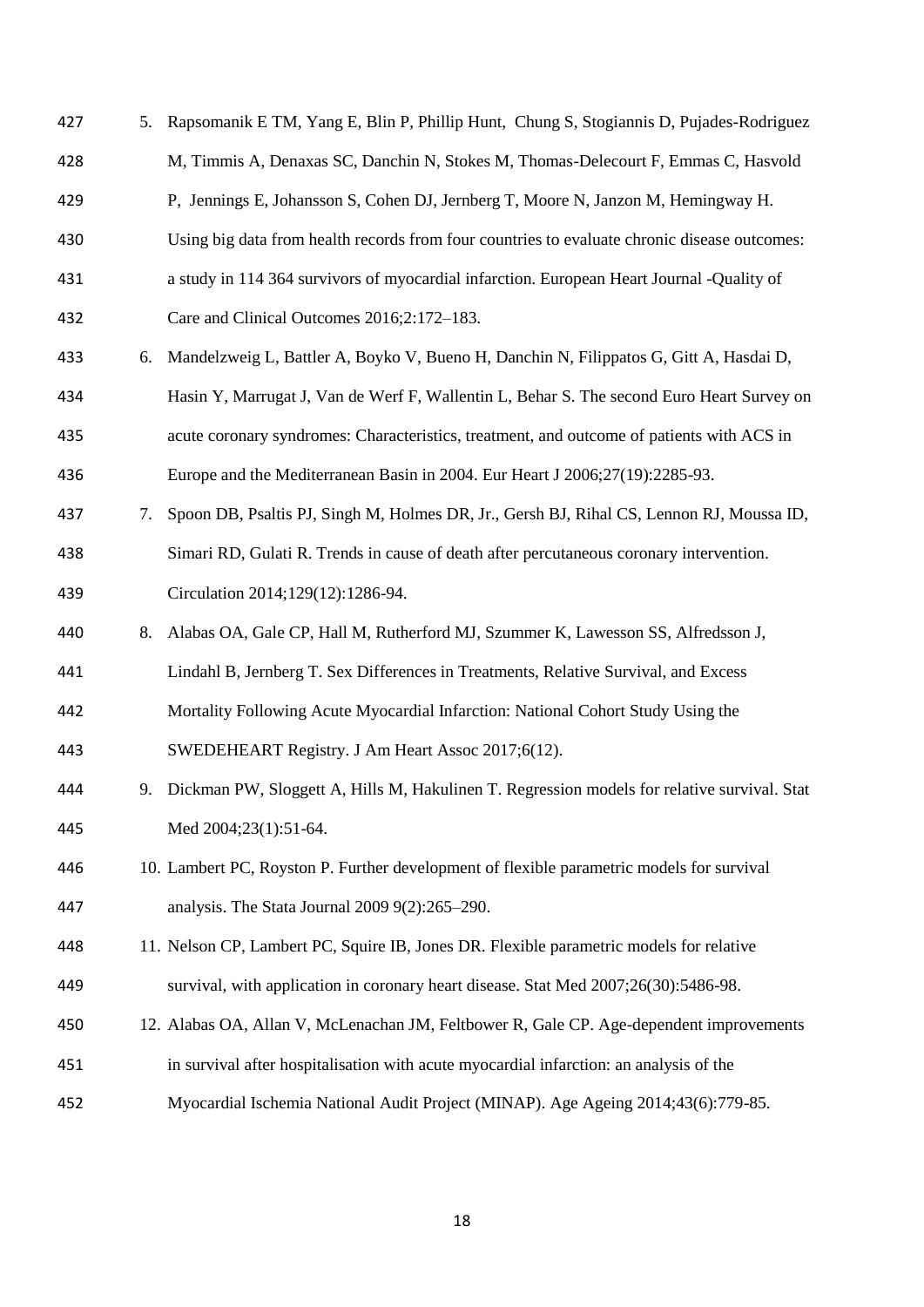| 453 | 13. Hall M, Alabas OA, Dondo TB, Jernberg T, Gale CP. Use of relative survival to evaluate     |
|-----|------------------------------------------------------------------------------------------------|
| 454 | non-ST-elevation myocardial infarction quality of care and clinical outcomes. Eur Heart J      |
| 455 | Qual Care Clin Outcomes 2015;1(2):85-91.                                                       |
| 456 | 14. Alabas OA, Hall M, Dondo TB, Rutherford MJ, Timmis AD, Batin PD, Deanfield JE,             |
| 457 | Hemingway H, Gale CP. Long-term excess mortality associated with diabetes following acute      |
| 458 | myocardial infarction: a population-based cohort study. J Epidemiol Community Health           |
| 459 | 2017;71(1):25-32.                                                                              |
| 460 | 15. Jernberg T, Attebring MF, Hambraeus K, Ivert T, James S, Jeppsson A, Lagerqvist B, Lindahl |
| 461 | B, Stenestrand U, Wallentin L. The Swedish Web-system for enhancement and development          |
| 462 | of evidence-based care in heart disease evaluated according to recommended therapies           |
| 463 | (SWEDEHEART). Heart 2010;96(20):1617-21.                                                       |
| 464 | 16. Herrett E, Smeeth L, Walker L, Weston C. The Myocardial Ischaemia National Audit Project   |
| 465 | (MINAP). Heart 2010;96(16):1264-7.                                                             |
| 466 | 17. Thygesen K, Alpert JS, Jaffe AS, Simoons ML, Chaitman BR, White HD, Katus HA, Lindahl      |
| 467 | B, Morrow DA, Clemmensen PM, Johanson P, Hod H, Underwood R, Bax JJ, Bonow RO,                 |
| 468 | Pinto F, Gibbons RJ, Fox KA, Atar D, Newby LK, Galvani M, Hamm CW, Uretsky BF, Steg            |
| 469 | PG, Wijns W, Bassand JP, Menasche P, Ravkilde J, Ohman EM, Antman EM, Wallentin LC,            |
| 470 | Armstrong PW, Simoons ML, Januzzi JL, Nieminen MS, Gheorghiade M, Filippatos G,                |
| 471 | Luepker RV, Fortmann SP, Rosamond WD, Levy D, Wood D, Smith SC, Hu D, Lopez-                   |
| 472 | Sendon JL, Robertson RM, Weaver D, Tendera M, Bove AA, Parkhomenko AN, Vasilieva               |
| 473 | EJ, Mendis S. Third universal definition of myocardial infarction. Circulation                 |
| 474 | 2012;126(16):2020-35.                                                                          |
| 475 | 18. Steg PG, James SK, Atar D, Badano LP, Blomstrom-Lundqvist C, Borger MA, Di Mario C,        |
| 476 | Dickstein K, Ducrocq G, Fernandez-Aviles F, Gershlick AH, Giannuzzi P, Halvorsen S,            |
| 477 | Huber K, Juni P, Kastrati A, Knuuti J, Lenzen MJ, Mahaffey KW, Valgimigli M, van 't Hof        |
| 478 | A, Widimsky P, Zahger D. ESC Guidelines for the management of acute myocardial                 |
| 479 | infarction in patients presenting with ST-segment elevation. Eur Heart J 2012;33(20):2569-     |
| 480 | 619.                                                                                           |
|     | 19                                                                                             |